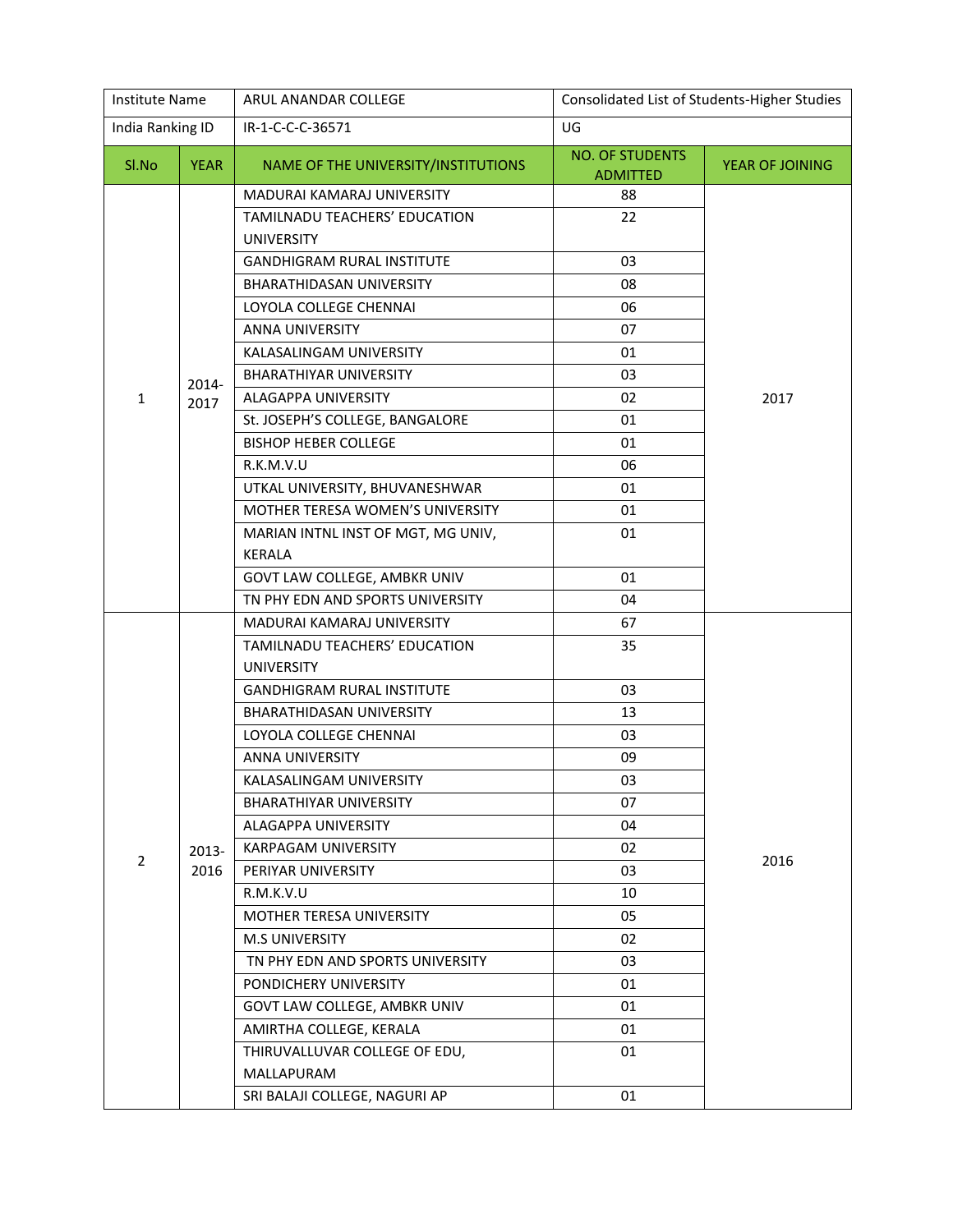|   |          | <b>MADRAS UNIVERSITY</b>                | 01             |      |
|---|----------|-----------------------------------------|----------------|------|
|   |          | THIRUVALLUVAR UNIVERSITY                | 01             |      |
|   |          | <b>DELHI UNIVERSITY</b>                 | 01             |      |
|   |          | MADURAI KAMARAJ UNIVERSITY              | 43             |      |
|   |          | TAMILNADU TEACHERS' EDUCATION           | 19             |      |
|   |          | <b>UNIVERSITY</b>                       |                |      |
|   |          | <b>GANDHIGRAM RURAL INSTITUTE</b>       | 3              |      |
|   |          | <b>BHARATHIDASAN UNIVERSITY</b>         | 3              |      |
|   |          | LOYOLA COLLEGE CHENNAI                  | 6              |      |
|   |          | <b>ANNA UNIVERSITY</b>                  | 9              |      |
|   |          | <b>BHARATHIYAR UNIVERSITY</b>           | 4              |      |
| 3 | $2012 -$ | ALAGAPPA UNIVERSITY                     | $\mathbf{1}$   | 2015 |
|   | 2015     | R.K.M.V.U                               | $\overline{7}$ |      |
|   |          | ST.XAVIER KOLKATTA                      | 2              |      |
|   |          | <b>MOTHER TERESA WOMEN'S UNIVERSITY</b> | $\mathbf{1}$   |      |
|   |          | PERIYAR UNIVERSITY                      | 3              |      |
|   |          | <b>MADRAS UNIVERSITY</b>                | $\overline{3}$ |      |
|   |          | ANNAMALAI UNIVERSITY                    | $\mathbf{1}$   |      |
|   |          | LAW COLLEGE                             | $\mathbf{1}$   |      |
|   |          | <b>MS UNIVERSITY</b>                    | 1              |      |

# **LIST OF STUDENTS ENROLLED FOR HIGHER STUDIES 2014-2017 BATCH (UG)**

| Sl.No | <b>ROLLNO</b> | <b>NAME</b>       | <b>COURSE</b>      | <b>INSTITUTION</b>              |
|-------|---------------|-------------------|--------------------|---------------------------------|
| 1.    | 14HS1219      | MULLAIYARASI, M   | MA                 | MADURAI KAMARAJ UNIVERSITY      |
| 2.    | 14HS1223      | MUTHU. K          | B.ED               | ALAGAPPA UNIVERSITY KARAIKUDY   |
| 3.    | 14HS1226      | PANDEESWARI, M    | <b>MA HISTORY</b>  | MADURAI KAMARAJ UNIVERSITY      |
| 4.    | 14HS1228      | PANDIYARAJ, S     | <b>MA HISTORY</b>  | MADURAI KAMARAJ UNIVERSITY      |
| 5.    | 14HS1234      | RAJKUMAR, K       | <b>MA HISTORY</b>  | MADURAI KAMARAJ UNIVERSITY      |
| 6.    | 14HS1235      | RAMPRAKASH. T     | <b>MA HISTORY</b>  | MADURAI KAMARAJ UNIVERSITY      |
| 7.    | 14HS1241      | SANDEEPMINZ       | M.A HISTORY        | UTKAL UNIVERSITY BHUVANESHWAR   |
| 8.    | 14HS1252      | RANJIYHA. S       | B.ED               | KAPI COLLEGE OF EDUCATION       |
|       |               |                   |                    | NAGARKOIL, TAMILNADU TEACHERS   |
|       |               |                   |                    | <b>EDUCATION UNIVERSITY</b>     |
| 9.    | 14HS1265      | MARY, A           | <b>M.A HISTORY</b> | JEYARAJ ANNAPACKIYAM COLLEGE,   |
|       |               |                   |                    | <b>THENI</b>                    |
| 10.   | 14HS1276      | <b>MANOJKUMAR</b> | <b>M.A HISTORY</b> | ST. JOSEPH COLLEGE, TRICHY      |
| 11.   | 14EC1101      | P. AIITHA         | MA                 | ARUL ANANDAR COLLEGE, MDU,      |
|       |               |                   |                    | MADURAI KAMARAJ UNIVERSITY      |
| 12.   | 14EC1110      | M. FRANCIS XAVIER | MA                 | ANANDAR<br>ARUL<br>COLLEGE,     |
|       |               |                   |                    | MDU, MADURAI KAMARAJ UNIVERSITY |
| 13.   | 14EC1118      | A.JOHN BRITTO     | MA                 | LOYOLA COLLEGE, CHENNAI         |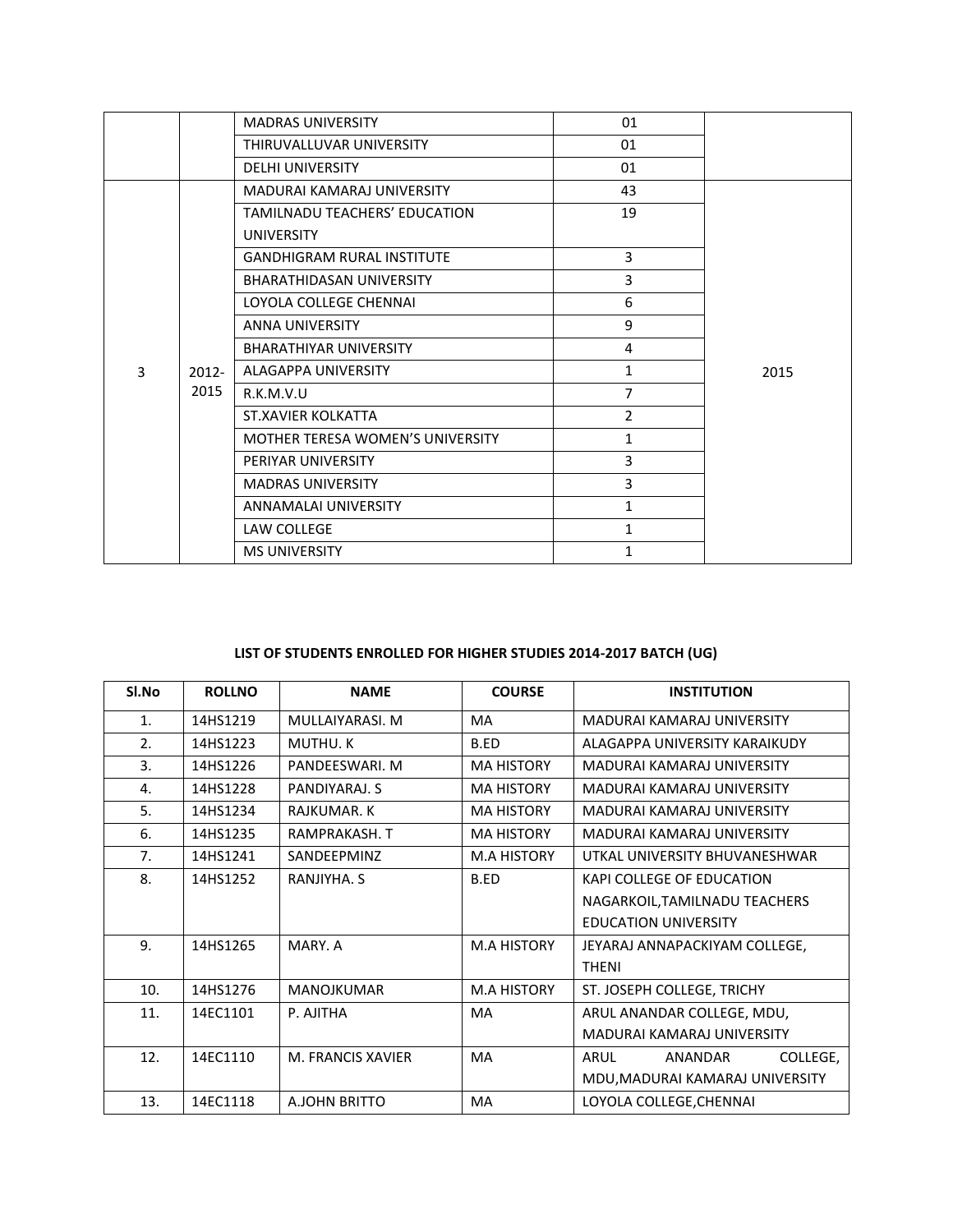| 14. | 14EC1119 | E. JOHN LENINE               | MA          | <b>ARUL</b><br><b>ANANDAR</b><br>COLLEGE, |
|-----|----------|------------------------------|-------------|-------------------------------------------|
|     |          |                              |             | MDU, MADURAI KAMARAJ UNIVERSITY           |
| 15. | 14EC1123 | A.KARTHICK RAJA              | MA          | ARUL ANANDAR COLLEGE,                     |
|     |          |                              |             | MDU, MADURAI KAMARAJ UNIVERSITY           |
| 16. | 14EC1138 | S. PRABHADEVI                | MA          | ARUL ANANDAR COLLEGE, MDU                 |
|     |          |                              |             | , MADURAI KAMARAJ UNIVERSITY              |
| 17. | 14EC1158 | V. VIGNESH                   | MA          | ARUL ANANDAR COLLEGE, MDU                 |
|     |          |                              |             | , MADURAI KAMARAJ UNIVERSITY              |
| 18. | 14EC1163 | R. NAVEEN KUMAR              | <b>MA</b>   | ARUL ANANDAR COLLEGE, MDU                 |
|     |          |                              |             | , MADURAI KAMARAJ UNIVERSITY              |
| 19. | 14PH1304 | ANTHONY JEYA PRATHAP. S      | M.A ENG LIT | ST. JOSEPH'S COLLEGE, BENGALURU           |
| 20. | 14PH1313 | PAUL JUSTIN PINO. L          | M.S.W       | LOYOLA COLLEGE, CHENNAI                   |
| 21. | 14PY1702 | ANISHA. M                    | <b>MSC</b>  | ARUL ANANDAR COLLEGE,                     |
|     |          |                              |             | MDU, MADURAI KAMARAJ UNIVERSITY           |
| 22. | 14PY1705 | <b>BANU STEPHI TINA. J</b>   | <b>MSC</b>  | ARUL ANANDAR COLLEGE,                     |
|     |          |                              |             | MDU, MADURAI KAMARAJ UNIVERSITY           |
| 23. | 14PY1708 | DIVYA. S                     | <b>BED</b>  | A.S. COLLEGE OF EDU,                      |
|     |          |                              |             | MDU, TAMILNADU TEACHERS                   |
|     |          |                              |             | <b>EDUCATION UNIVERSITY</b>               |
| 24. | 14PY1709 | <b>GNANA KAVI NILAVAN, S</b> | <b>MSC</b>  | ARUL ANANDAR COLLEGE,                     |
|     |          |                              |             | MDU, MADURAI KAMARAJ UNIVERSITY           |
| 25. | 14PY1713 | JONE PRIYA. A                | <b>MSC</b>  | ARUL ANANDAR COLLEGE,                     |
|     |          |                              |             | MDU, MADURAI KAMARAJ UNIVERSITY           |
| 26. | 14PY1717 | KOWSALYA. K                  | <b>MSC</b>  | ARUL ANANDAR COLLEGE,                     |
|     |          |                              |             | MDU, MADURAI KAMARAJ UNIVERSITY           |
| 27. | 14PY1719 | LIMINA. M                    | <b>MSC</b>  | ARUL ANANDAR COLLEGE,                     |
|     |          |                              |             | MDU, MADURAI KAMARAJ UNIVERSITY           |
| 28. | 14PY1721 | MEENAPRIYA. P                | <b>MSC</b>  | ARUL ANANDAR COLLEGE,                     |
|     |          |                              |             | MDU, MADURAI KAMARAJ UNIVERSITY           |
| 29. | 14PY1722 | MICHEAL RAJ. K               | <b>MSC</b>  | ARUL ANANDAR COLLEGE,                     |
|     |          |                              |             | MDU, MADURAI KAMARAJ UNIVERSITY           |
| 30. | 14PY1726 | PRABHAKARAN. A               | <b>MSC</b>  | VHSN COLLEGE, MADURAI KAMARAJ             |
|     |          |                              |             | UNIVERSITY, MADURAI KAMARAJ               |
|     |          |                              |             | <b>UNIVERSITY</b>                         |
| 31. | 14PY1728 | RAJAMANI. R                  | <b>MSC</b>  | ARUL ANANDAR COLLEGE,                     |
|     |          |                              |             | MDU, MADURAI KAMARAJ UNIVERSITY           |
| 32. | 14PY1731 | SANGEETHA. S                 | <b>MSC</b>  | ARUL ANANDAR COLLEGE,                     |
|     |          |                              |             | MDU, MADURAI KAMARAJ UNIVERSITY           |
| 33. | 14PY1736 | SUBASRI. R                   | <b>MSC</b>  | THIYAGARAJAR COLLEGE,                     |
|     |          |                              |             | MDU, MADURAI KAMARAJ UNIVERSITY           |
| 34. | 14PY1740 | VIDHYA. T                    | <b>MSC</b>  | ARUL ANANDAR COLLEGE,                     |
|     |          |                              |             | MDU, MADURAI KAMARAJ UNIVERSITY           |
| 35. | 14PY1741 | VIGNESHKUMAR. V.T.           | <b>MSC</b>  | ARUL ANANDAR COLLEGE,                     |
|     |          |                              |             | MDU, MADURAI KAMARAJ UNIVERSITY           |
| 36. | 14PY1743 | VIJAY. M                     | <b>MSC</b>  | ARUL ANANDAR COLLEGE,                     |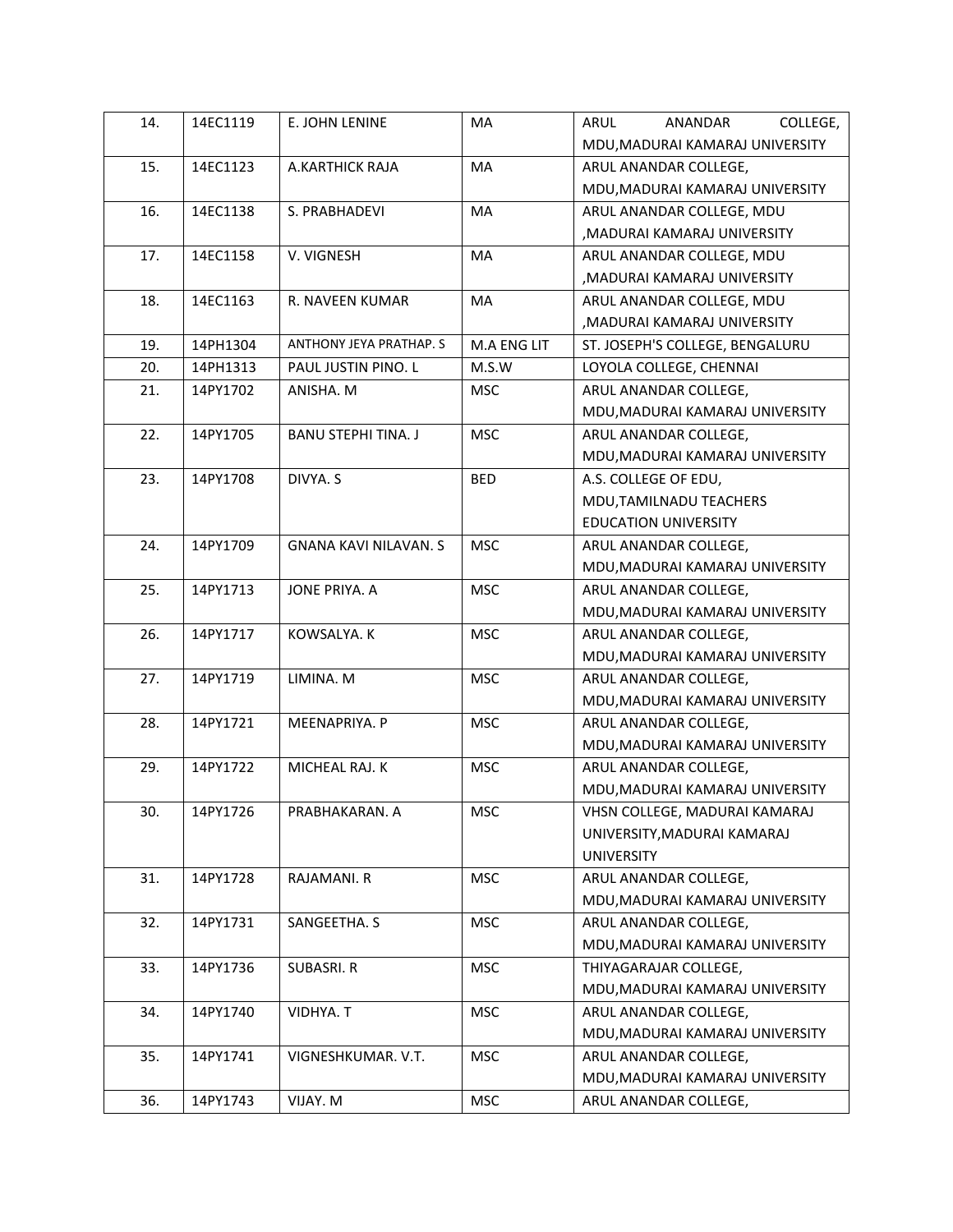|     |          |                        |            | MDU, MADURAI KAMARAJ UNIVERSITY  |
|-----|----------|------------------------|------------|----------------------------------|
| 37. | 14PY1751 | NAVEEN. S              | <b>MSC</b> | ARUL ANANDAR COLLEGE,            |
|     |          |                        |            | MDU, MADURAI KAMARAJ UNIVERSITY  |
| 38. | 14CH1501 | AJITHKUMAR. R          | M.SC       | ARUL ANANDAR COLLEGE,            |
|     |          |                        |            | MDU, MADURAI KAMARAJ UNIVERSITY  |
| 39. | 14CH1502 | AJITHRAJA. G           | M.SC       | GANDHIGRAM RURAL UNIVERSITY, DGL |
| 40. | 14CH1505 | CHANDRA PRAKASH. T     | M.SC       | ARUL ANANDAR COLLEGE,            |
|     |          |                        |            | MDU, MADURAI KAMARAJ UNIVERSITY  |
| 41. | 14CH1506 | CHINNAPANDI, V         | M.SC       | ARUL ANANDAR COLLEGE,            |
|     |          |                        |            | MDU, MADURAI KAMARAJ UNIVERSITY  |
| 42. | 14CH1510 | JEYAPRAKASH. P         | B.ED       | SVN COLLEGE OF EDU, MDU,         |
|     |          |                        |            | TAMILNADU TEACHERS EDUCATION     |
|     |          |                        |            | <b>UNIVERSITY</b>                |
| 43. | 14CH1513 | KAVIYA. K              | M.SC       | MADURAI. KAMARAJ UNIVERSITY, MDU |
| 44. | 14CH1514 | KOKILA. A              | M.SC       | ARUL ANANDAR COLLEGE,            |
|     |          |                        |            | MDU, MADURAI KAMARAJ UNIVERSITY  |
| 45. | 14CH1516 | MARIYAMMAL, K          | M.SC       | ARUL ANANDAR COLLEGE,            |
|     |          |                        |            | MDU, MADURAI KAMARAJ UNIVERSITY  |
| 46. | 14CH1518 | <b>MOHAN NIVAS, S</b>  | M.SC       | THIAGARAJAR COLLEGE,             |
|     |          |                        |            | MADURAI, MADURAI KAMARAJ         |
|     |          |                        |            | <b>UNIVERSITY</b>                |
| 47. | 14CH1519 | MURUGARAJ. K           | M.SC       | ARUL ANANDAR COLLEGE,            |
|     |          |                        |            | MDU, MADURAI KAMARAJ UNIVERSITY  |
| 48. | 14CH1520 | <b>NAVEEN KUMAR, R</b> | M.SC       | H.K.R.H. COLLEGE,                |
|     |          |                        |            | UTHAMAPALAYAM, MADURAI KAMARAJ   |
|     |          |                        |            | <b>UNIVERSITY</b>                |
| 49. | 14CH1521 | NIVAAZ. K              | M.SC       | AMERICAN COLLEGE,                |
|     |          |                        |            | MADURAI, MADURAI KAMARAJ         |
|     |          |                        |            | <b>UNIVERSITY</b>                |
| 50. | 14CH1501 | AJITHKUMAR. R          | M.SC       | ARUL ANANDAR COLLEGE,            |
|     |          |                        |            | MDU, MADURAI KAMARAJ UNIVERSITY  |
| 51. | 14CH1502 | AJITHRAJA. G           | M.SC       | GANDHIGRAM RURAL UNIVERSITY, DGL |
| 52. | 14CH1524 | PRIYA. S               | M.SC       | ARUL ANANDAR COLLEGE,            |
|     |          |                        |            | KARUMATHUR, MADURAI KAMARAJ      |
|     |          |                        |            | UNIVERSITY                       |
| 53. | 14CH1529 | ROHAN RAJA. A          | M.SC       | HKRH COLLEGE,                    |
|     |          |                        |            | UTHAMAPALAYAM, MADURAI KAMARAJ   |
|     |          |                        |            | <b>UNIVERSITY</b>                |
| 54. | 14CH1534 | SASIKALA. J            | M.SC       | ARUL ANANDAR COLLEGE,            |
|     |          |                        |            | KARUMATHUR, MADURAI KAMARAJ      |
|     |          |                        |            | <b>UNIVERSITY</b>                |
| 55. | 14CH1537 | SHANMUGANATHAN. M      | <b>MBA</b> | DHANALAKSHMISRINIVASAN           |
|     |          |                        |            | COL, TRICHY, BDU                 |
| 56. | 14CH1538 | SIVA.K                 | M.SC       | ARUL ANANDAR COLLEGE,            |
|     |          |                        |            | MDU, MADURAI KAMARAJ UNIVERSITY  |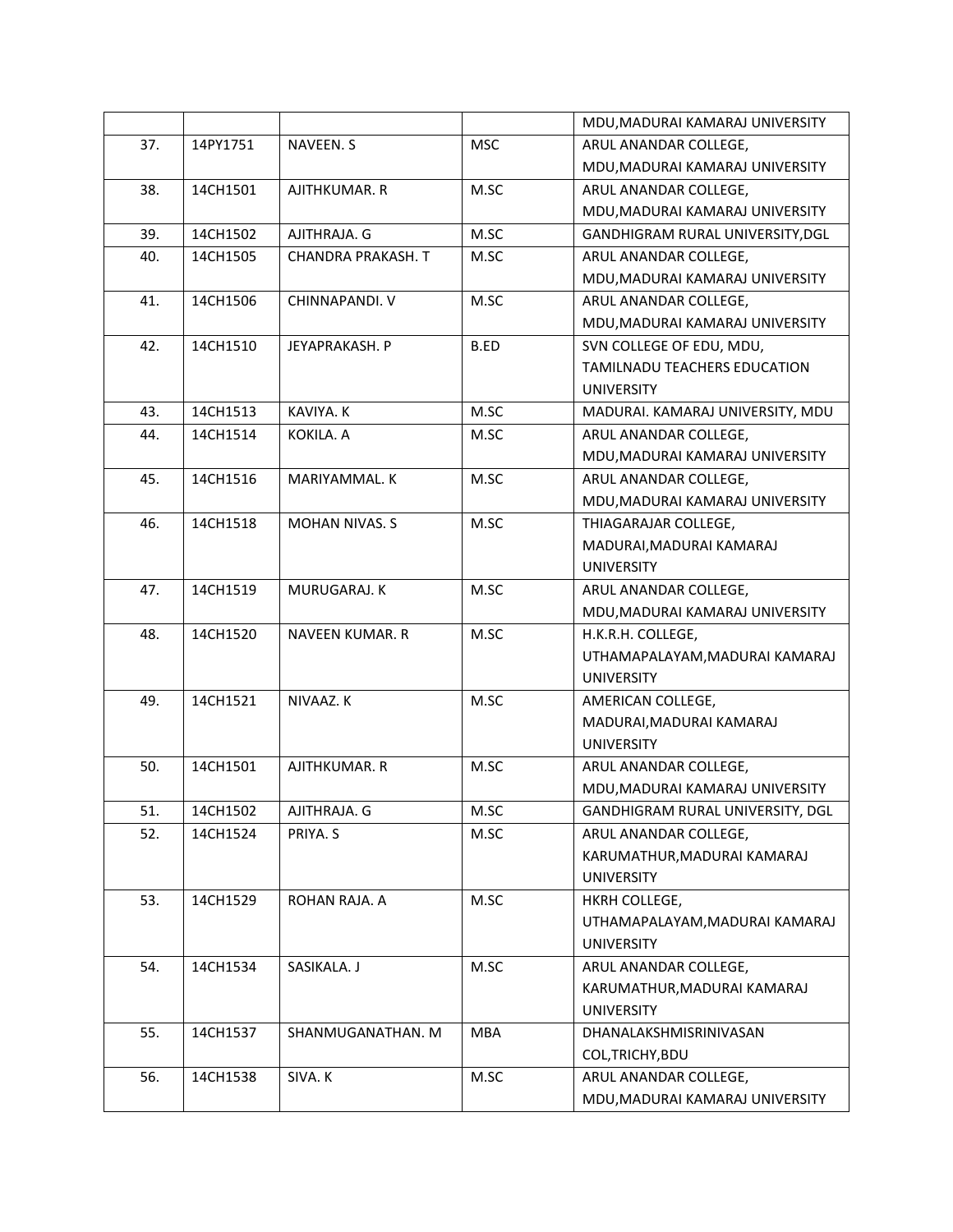| 57. | 14CH1524 | PRIYA. S                | M.SC       | ARUL ANANDAR COLLEGE,             |
|-----|----------|-------------------------|------------|-----------------------------------|
|     |          |                         |            | MDU, MADURAI KAMARAJ UNIVERSITY   |
| 58. | 14CH1529 | ROHAN RAJA, A           | M.SC       | HKRH COLLEGE,                     |
|     |          |                         |            | UTHAMAPALAYAM, MADURAI KAMARAJ    |
|     |          |                         |            | <b>UNIVERSITY</b>                 |
| 59. | 14CH1534 | SASIKALA. J             | M.SC       | ARUL ANANDAR COLLEGE,             |
|     |          |                         |            | MDU, MADURAI KAMARAJ UNIVERSITY   |
| 60. | 14CH1537 | SHANMUGANATHAN, M       | <b>MBA</b> | DHANALAKSHMISRINIVASAN COL,       |
|     |          |                         |            | TRICHY, BDU                       |
| 61. | 14CH1538 | SIVA.K                  | M.SC       | ARUL ANANDAR COLLEGE,             |
|     |          |                         |            | MDU, MADURAI KAMARAJ UNIVERSITY   |
| 62. | 14CH1540 | SUGANTHIYA. N           | M.SC       | ARUL ANANDAR COLLEGE,             |
|     |          |                         |            | MDU, MADURAI KAMARAJ UNIVERSITY   |
| 63. | 14CH1541 | SUMATHI. C              | M.SC       | ARUL ANANDAR COLLEGE,             |
|     |          |                         |            | MDU, MADURAI KAMARAJ UNIVERSITY   |
| 64. | 14CH1552 | NICKOLAS. V             | <b>MBA</b> | DHANALAKSHMI SRINIVASAN COL,      |
|     |          |                         |            | TRICHY, BDU                       |
| 65. | 14RD1607 | <b>K.ANANTHAN</b>       | M.SC DSRM  | AAC, MADURAI KAMARAJ UNIVERSITY   |
| 66. | 14RD1608 | P.ANTONYRAJ             | <b>MSW</b> | LOYOLA COLLEGE                    |
| 67. | 14RD1617 | C.JEYALAKSHMI           | B.Ed       | SOURASHTRA COLLEGE THENI          |
|     |          |                         |            | TAMILNADU TEACHERS EDUCATION      |
|     |          |                         |            | <b>UNIVERSITY</b>                 |
| 68. | 14RD1620 | <b>S.KARTHICK</b>       | M.SC DSRM  | AAC, MADURAI KAMARAJ UNIVERSITY   |
| 69. | 14RD1621 | K.KARTHIKEYAN           | M.SC DSRM  | AAC, MADURAI KAMARAJ UNIVERSITY   |
| 70. | 14RD1633 | P.PRAGATHI              | M.SC DSRM  | AAC, MADURAI KAMARAJ UNIVERSITY   |
| 71. | 14RD1638 | <b>K.PUNITHA</b>        | <b>MSW</b> | LOYOLA COLLEGE, CHENNAI           |
| 72. | 14RD1641 | K.RAJESWERI             | <b>MSW</b> | AMERICAN COLLEGE, MADURAI         |
|     |          |                         |            | KAMARAJ UNIVERSITY                |
| 73. | 14RD1647 | S.SAMUTHRAKANI          | <b>MSW</b> | KALASALINGAM UNIV                 |
| 74. | 14RD1653 | M.SELVARAJ              | M.SC DSRM  | ARUL ANANDAR COLLEGE , MADURAI    |
|     |          |                         |            | KAMARAJ UNIVERSITY                |
| 75. | 14FS1803 | ARAVINTHAN. P           | MSC        | GANDHIGRAM RURAL UNIVERSITY, DGL  |
| 76. | 14CM3102 | AADARAVANA              | BL.        | GOVT. LAW COLLEGE, MDU            |
| 77. | 14CM3174 | <b>NANDHINI</b>         | MBA        | MADURAI KAMARAJ UNIVERSITY        |
| 78. | 14CM3179 |                         |            | PMT COLLEGE, MADURAI KAMARAJ      |
|     |          | PAVITHRA                | M.COM      | <b>UNIVERSITY</b>                 |
| 79. | 14CM3207 |                         |            | PMT COLLEGE, MADURAI KAMARAJ      |
|     |          | SANTHIYA                | M.COM      | <b>UNIVERSITY</b>                 |
| 80. | 14CM3215 | <b>SINDHU</b>           | MBA        | MADURAI KAMARAJ UNIVERSITY        |
| 81. | 14CM3243 | YOGALAKSHMI             | <b>MSW</b> | ALAGAPPA UNIVERSITY               |
| 82. | 14CM3247 |                         |            | MARIAN INTERNATIONAL INSTITUTE OF |
|     |          | <b>ABINESH KINGSTON</b> | MBA        | MANAGEMENT, KERALA                |
| 83. | 14BA3259 | V.SURESH                | MBA        | NEHRU INSTITUE OF MANAGEMENT      |
|     |          |                         |            | COIMBATORE, ANNA UNIVERSITY       |
| 84. | 14BA3207 | K.ARAVINTH SAMY         | MBA        | BISHOP HEBER COLLEGE TRICHY       |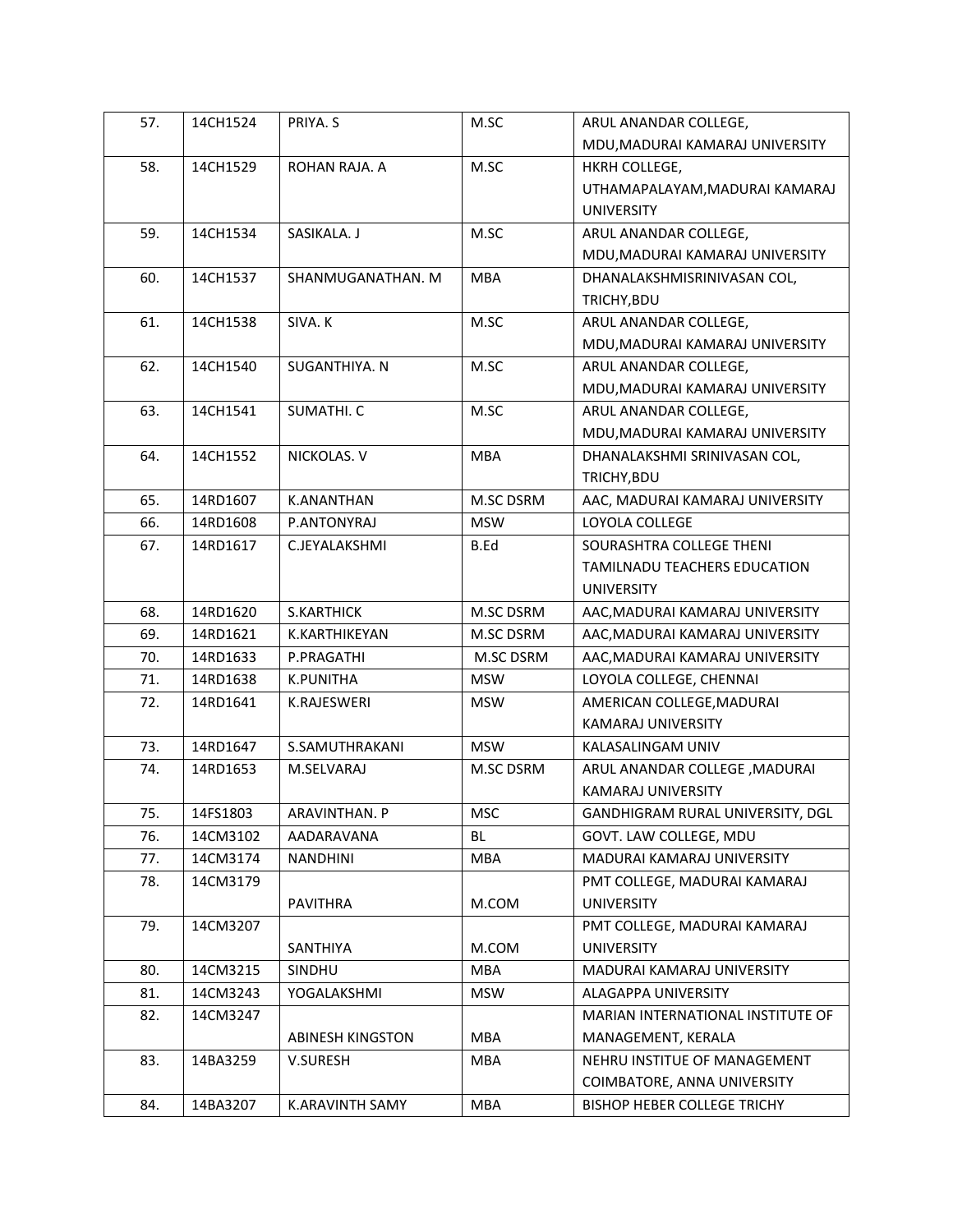| 85.  | 14BA3253 | G.SATHYARAJ         | <b>MBA</b> | SIVANI B-SCHOOL TRICHY, ANNA UNIV |
|------|----------|---------------------|------------|-----------------------------------|
| 86.  | 14BA3267 | <b>T.VIJAY</b>      | <b>MBA</b> | BNEC, AUNDIPATTI, ANNA UNIV       |
| 87.  | 14BA3282 | NAVEENKUMAR         | <b>MBA</b> | SUN COLLEGE MADURAI, ANNA UNIV    |
| 88.  | 14BA3215 | <b>V.JACKY SIVA</b> | <b>MBA</b> | BNEC, AUNDIPATTI, ANNA UNIV       |
| 89.  | 14EN3706 | ANIK DOLIN. P       | M.A        | MADURAI KAMARAJ UNIVERSITY, MDU   |
| 90.  | 14EN3708 | ARCHANAA. R         | MBA        | S.V.N COLLEGE, MADURAI, MADURAI   |
|      |          |                     |            | KAMARAJ UNIVERSITY                |
| 91.  | 14EN3709 | ARNOLDJOHNSON. M    | B.ED       | RAMAKRISHNA COLLEGE, CBE,         |
|      |          |                     |            | TAMILNADU TEACHERS EDUCATION      |
|      |          |                     |            | <b>UNIVERSITY</b>                 |
| 92.  | 14EN3712 | ARUNA. T            | B.ED       | THIRUVALLUVAR COL OF EDU, MDU,    |
|      |          |                     |            | TAMILNADU TEACHERS EDUCATION      |
|      |          |                     |            | <b>UNIVERSITY</b>                 |
| 93.  | 14EN3714 | DAYANA. T           | B.ED       | SANTHA COL OF EDU, SIVAGANGAI,    |
|      |          |                     |            | TAMILNADU TEACHERS EDUCATION      |
|      |          |                     |            | <b>UNIVERSITY</b>                 |
| 94.  | 14EN3732 | <b>JAMES ASHA.S</b> | B.ED       | SUN COLLEGE OF EDU, NAGARKOVIL,   |
|      |          |                     |            | TAMILNADU TEACHERS EDUCATION      |
|      |          |                     |            | <b>UNIVERSITY</b>                 |
| 95.  | 14EN3736 | JEROLD ROSY. J      | B.ED       | LOYOLA COLLEGE OF EDU,            |
|      |          |                     |            | VETTEVALAM, TAMILNADU TEACHERS    |
|      |          |                     |            | <b>EDUCATION UNIVERSITY</b>       |
| 96.  | 14EN3738 | JEYAMEENA. R        | M.A        | MADURAI KAMARAJ UNIVERSITY, MDU   |
| 97.  | 14EN3739 | JOHN MELKEYS. B     | M.A        | MADURAI KAMARAJ UNIVERSITY, MDU   |
| 98.  | 14EN3741 | <b>KANMANI. K</b>   | M.A        | MADURAI KAMARAJ UNIVERSITY, MDU   |
| 99.  | 14EN3747 | KERSIYAL. J         | B.ED       | SUN COLLEGE OF EDU, NAGARKOVIL,   |
|      |          |                     |            | TAMILNADU TEACHERS EDUCATION      |
|      |          |                     |            | <b>UNIVERSITY</b>                 |
| 100. | 14EN3766 | PRADEEPKUMAR.P      | <b>MBA</b> | MADURAI KAMARAJ UNIVERSITY, MDU   |
| 101. | 14EN3770 | RAJAMEENAKSHI. A    | M.A        | FATHIMA COLLEGE, MDU, MADURAI     |
|      |          |                     |            | KAMARAJ UNIVERSITY                |
| 102. | 14EN3775 | YAGAPPAR. P         | M.A        | ST. JOSEPH COLLEGE, TRICHY, BDU   |
| 103. | 14EN3777 | NAVINA. P           | B.ED       | THIAGARAJAR COL OF PRECEPTORS,    |
|      |          |                     |            | MDUI, TAMILNADU TEACHERS          |
|      |          |                     |            | <b>EDUCATION UNIVERSITY</b>       |
| 104. | 14EN3791 | RAMILA. A           | M.A        | MADURAI KAMARAJ UNIVERSITY        |
| 105. | 14EN3799 | REKA. T             | B.ED       | THIRUVALLUVAR COL OF EDU, MDU,    |
|      |          |                     |            | TAMILNADU TEACHERS EDUCATION      |
|      |          |                     |            | <b>UNIVERSITY</b>                 |
| 106. | 14EN3801 | SAMIRAJ. R          | B.ED       | KAPI COL OF EDU, MDU, TAMILNADU   |
|      |          |                     |            | TEACHERS EDUCATION UNIVERSITY     |
| 107. | 14EN3812 | SRIVIDYA. O         | B.ED       | SRIVIDYA COLLEGE, VHN, TAMILNADU  |
|      |          |                     |            | TEACHERS EDUCATION UNIVERSITY     |
| 108. | 14EN3818 | TAMILARASAN. C      | M.A        | <b>GOVT ARTS COLLEGE,</b>         |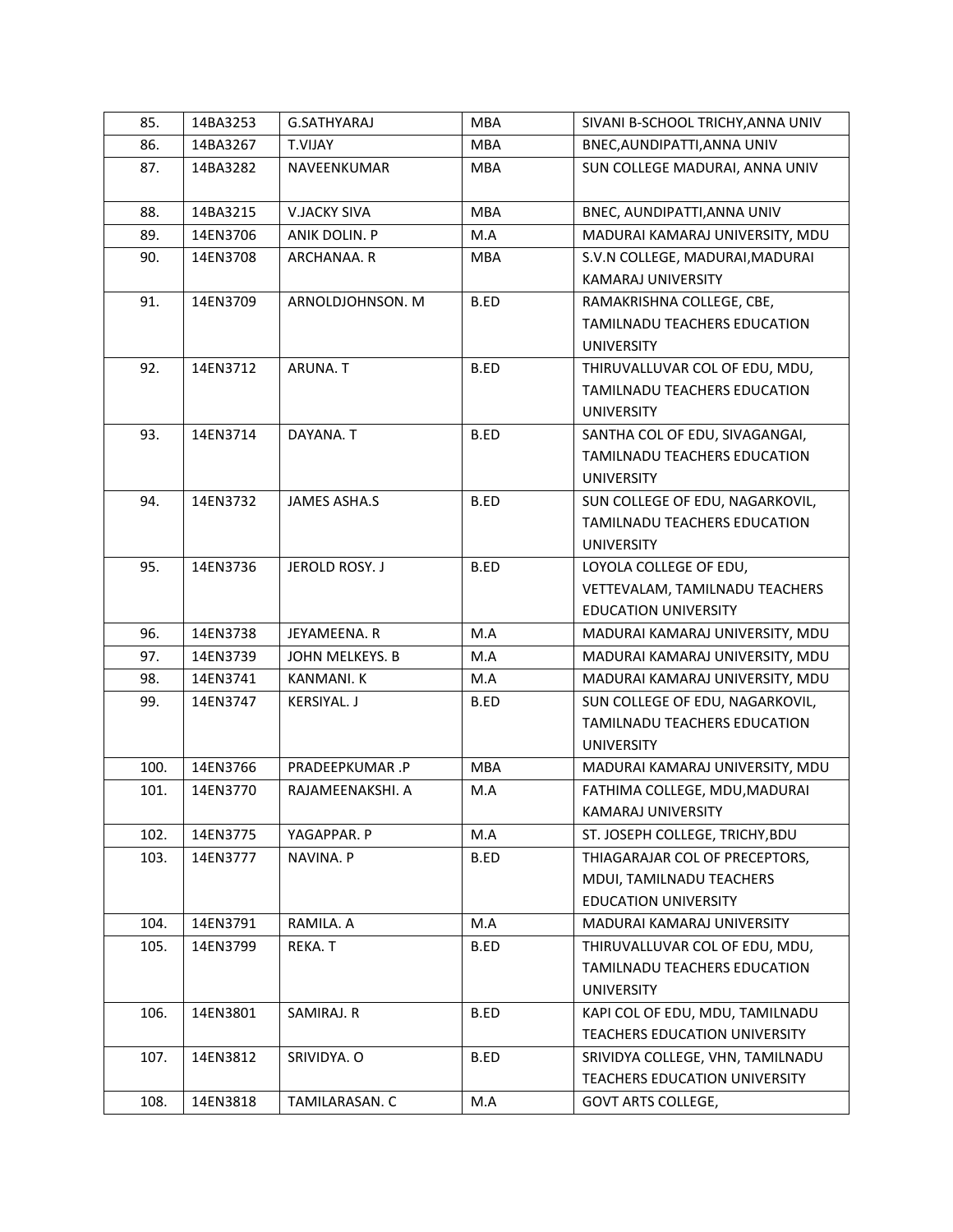|      |          |                         |       | UDUMALPETTAI, BHU UNIV               |
|------|----------|-------------------------|-------|--------------------------------------|
| 109. | 14EN3833 | VIJAYA MEENAKSHI. N     | M.A   | MADURAI KAMARAJ UNIVERISTY, MDU      |
| 110. | 14EN3834 | VIKRAM. V               | B.ED  | P.P.G COLLEGE, KOVAI, TAMILNADU      |
|      |          |                         |       | <b>TEACHERS EDUCATION UNIVERSITY</b> |
| 111. | 14EN3840 | PRATHISHKA. L           | B.ED  | SRI VIDYALA COL, THIRUVANAMALAI,     |
|      |          |                         |       | TAMILNADU TEACHERS EDUCATION         |
|      |          |                         |       | <b>UNIVERSITY</b>                    |
| 112. | 14EN3851 | JOE REEGAN. A           | B.ED  | ST. XAVIER'S COLLEGE, TAMILNADU      |
|      |          |                         |       | TEACHERS EDUCATION UNIVERSITY        |
| 113. | 14MA3422 | A.JOE LIVINGSTON        | B.ED  | ST.XAVIER COL OF EDU, TEN,           |
|      |          |                         |       | TAMILNADU TEACHERS EDUCATION         |
|      |          |                         |       | <b>UNIVERSITY</b>                    |
| 114. | 14MA3456 | S.SIVAPRAKASH           | M.SC  | ARUL ANANDAR COLLEGE,                |
|      |          |                         |       | MDU, MADURAI KAMARAJ UNIVERSITY      |
| 115. | 14MA3477 | <b>B.RAJESHWARI</b>     | M.SC  | ARUL ANANDAR COLLEGE,                |
|      |          |                         |       | MDU, MADURAI KAMARAJ UNIVERSITY      |
| 116. | 14MA3405 | M.AKILA                 | B.ED  | THIRUVALLUVAR COL OF EDU, MDU,       |
|      |          |                         |       | <b>TAMILNADU TEACHERS EDUCATION</b>  |
|      |          |                         |       | <b>UNIVERSITY</b>                    |
| 117. | 14MA3423 | <b>T.KALPANA</b>        | M.SC  | ST.JOSEPH COLLEGE, TRICHY, BDU       |
| 118. | 14MA3404 | <b>S.AKASH DHAYALAN</b> | M.SC  | ARUL ANANDAR COLLEGE,                |
|      |          |                         |       | MDU, MADURAI KAMARAJ UNIVERSITY      |
| 119. | 14MA3437 | M.NIROSHA               | B.ED  | KAPI COLLEGE OF EDU, MDU,            |
|      |          |                         |       | TAMILNADU TEACHERS EDUCATION         |
|      |          |                         |       | <b>UNIVERSITY</b>                    |
| 120. | 14MA3461 | P.SURUTHI               | B.ED  | KAPI COLLEGE OD EDU, MDU,            |
|      |          |                         |       | TAMILNADU TEACHERS EDUCATION         |
|      |          |                         |       | <b>UNIVERSITY</b>                    |
| 121. | 14MA3463 | P.SUSMITHA              | B.ED  | THIRUVALLUVAR COL OF EDU, MDU,       |
|      |          |                         |       | TAMILNADU TEACHERS EDUCATION         |
|      |          |                         |       | <b>UNIVERSITY</b>                    |
| 122. | 14MA3470 | R.PRAGATHI              | M.SC  | MADURA COLLEGE, MDU, MADURAI         |
|      |          |                         |       | KAMARAJ UNIVERSITY                   |
| 123. | 14MA3471 | <b>J.JENCY INFANTA</b>  | M.SC  | ST.JOSEPH COLLEGE, TRICHY, BDU       |
| 124. | 14MA3462 | S.SURYA                 | M.SC  | ARUL ANANDAR COLLEGE,                |
|      |          |                         |       | MDU, MADURAI KAMARAJ UNIVERSITY      |
| 125. | 14MA3451 | M.SATHISH KUMAR         | M.SC  | ARUL ANANDAR COLLEGE,                |
|      |          |                         |       | MDU, MADURAI KAMARAJ UNIVERSITY      |
| 126. | 14MA3449 | M.RUTHRA DEEPIKA        | M.SC  | ARUL ANANDAR COLLEGE,                |
|      |          |                         |       | MDU, MADURAI KAMARAJ UNIVERSITY      |
| 127. | 14MA3412 | A.BAVANI                | M.SC  | ARUL ANANDAR COLLEGE,                |
|      |          |                         |       | MDU, MADURAI KAMARAJ UNIVERSITY      |
| 128. | 14MA3407 | M.ANANTHI               | M.SC  | ARUL ANANDAR COLLEGE,                |
|      |          |                         |       | MDU, MADURAI KAMARAJ UNIVERSITY      |
| 129. | 14CS3601 | AJITH ALWIN. A          | M.C.A | LOYOLA COLLEGE CHENNAI               |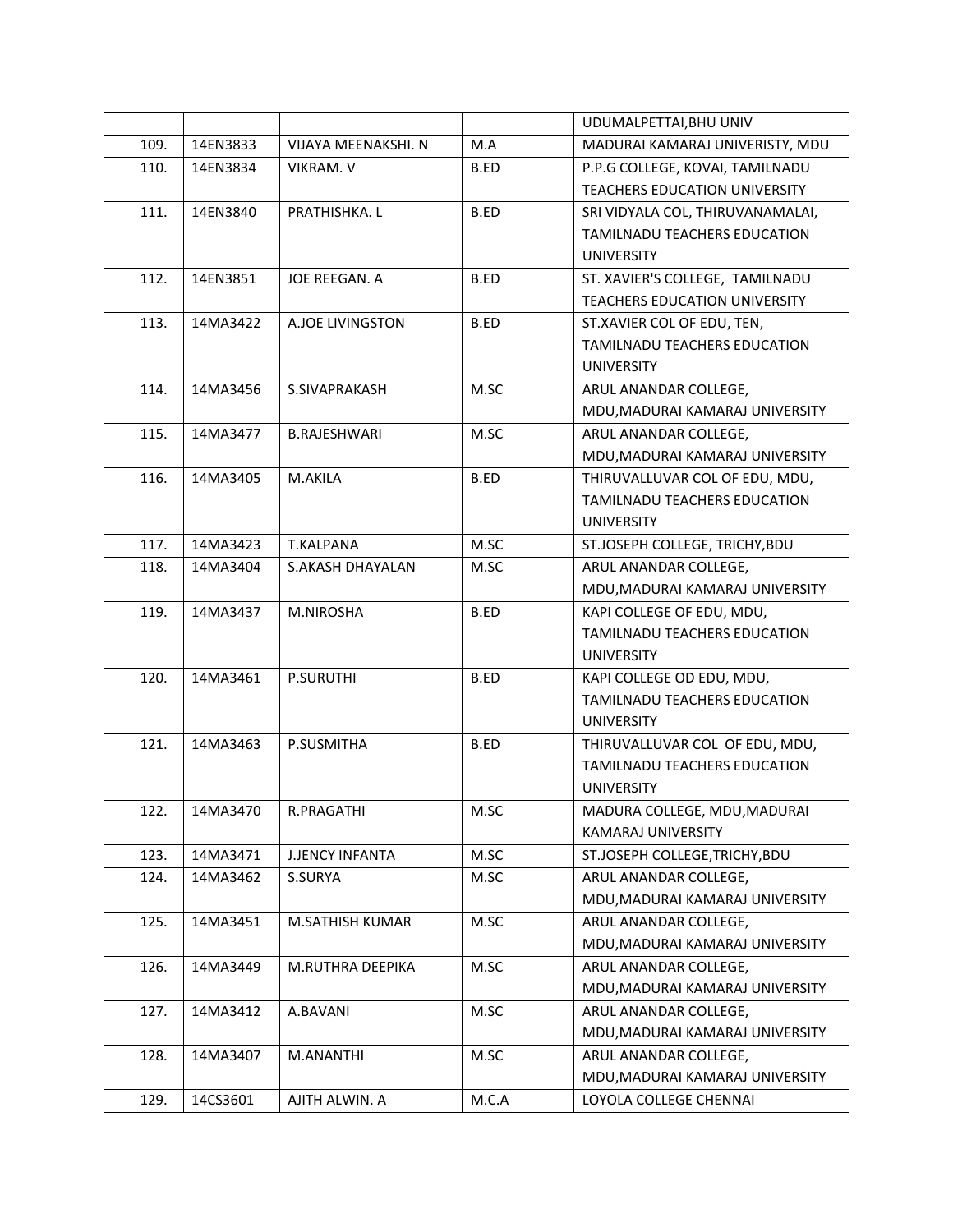| 130. | 14CS3602 | AJITH.P                       | M.Sc         | MADURAI KAMARAJ UNIVERSITY       |
|------|----------|-------------------------------|--------------|----------------------------------|
| 131. | 14CS3606 | ANBARASAN. A                  | M.Sc         | PASUMPON MUTHURAMALINGAM         |
|      |          |                               |              | COLLEGE, MADURAI KAMARAJ         |
|      |          |                               |              | <b>UNIVERSITY</b>                |
| 132. | 14CS3607 | <b>ANTLIN MARIA SHARLY. S</b> | M.C.A        | LOYOLA COLLEGE CHENNAI           |
| 133. | 14CS3608 | ARAVINDH VALAN. K             | M.C.A        | ARUL ANANDAR COLLEGE, MADURAI    |
|      |          |                               |              | <b>KAMARAJ UNIVERSITY</b>        |
| 134. | 14CS3618 | JEYAAKASH. T                  | M.B.A        | MADURAI KAMARAJ UNIVERSITY       |
| 135. | 14CS3619 | JENOFI. I                     | M.Sc         | ST. JOSEPH COLLEGE, TRICHY, BDU  |
| 136. | 14CS3630 | PONMUDI. E                    | M.C.A        | ARUL ANANDAR COLLEGE, MADURAI    |
|      |          |                               |              | KAMARAJ UNIVERSITY               |
| 137. | 14CS3635 | RABITHA. M                    | M.Sc         | YADHAVA COLLEGE, MADURAI KAMARAJ |
|      |          |                               |              | <b>UNIVERSITY</b>                |
| 138. | 14CS3640 | SIVA PRIYA. K                 | M.Sc         | FATIMA COLLEGE, MADURAI KAMARAJ  |
|      |          |                               |              | <b>UNIVERSITY</b>                |
| 139. | 14CS3650 | VISHWANATH. C                 | M.C.A        | ARUL ANANDAR COLLE, MADURAI      |
|      |          |                               |              | KAMARAJ UNIVERSITY GE            |
| 140. | 14IT3304 | ALAGURAJA, B                  | <b>MCA</b>   | PSNA COLLEGE, DGL, ANNA UNIV     |
| 141. | 14IT3305 | ALAGURAJA. A                  | <b>MCA</b>   | ARUL ANANDAR COLLEGE,            |
|      |          |                               |              | MDU, MADURAI KAMARAJ UNIVERSITY  |
| 142. | 14IT3324 | GOWSALYADEVI, K               | <b>MCA</b>   | ARUL ANADAR COLLEGE,             |
|      |          |                               |              | MDU, MADURAI KAMARAJ UNIVERSITY  |
| 143. | 14IT3335 | MAHENDRAN. K                  | <b>MBA</b>   | PGP COLLEGE OF ENG & TECH, NML,  |
|      |          |                               |              | <b>ANNA UNIV</b>                 |
| 144. | 14IT3361 | VIJAY. B                      | <b>MCA</b>   | ARUL ANADAR COLLEGE,             |
|      |          |                               |              | MDU, MADURAI KAMARAJ UNIVERSITY  |
| 145. | 14PE3526 | R.JEYAPRIYA                   | <b>B.PED</b> | <b>BHARATHIYAR UNIVERSITY</b>    |
| 146. | 14PE3537 | <b>I.MAYAKANNAN</b>           | <b>B.PED</b> | TN PHY EDN SPORTS UNIVERISTY     |
| 147. | 14PE3539 | D.MOHANAPRIYA                 | <b>B.PED</b> | <b>BHARATHIUAR UNIVERSITY</b>    |
| 148. | 14PE3551 | K.NETHAJI                     | <b>B.PED</b> | R.K.M.V.U                        |
| 149. | 14PE3553 | B.K.PAULSUDAN                 | B.PED        | R.K.M.V.U                        |
| 150. | 14PE3557 | G.RAJASEKARAN                 | <b>B.PED</b> | R.K.M.V.U                        |
| 151. | 14PE3558 | S.RAJKUMAR                    | <b>B.PED</b> | TN PHY EDN SPORTS UNIVERISTY     |
| 152. | 14PE3560 | K.RATHINAVEL                  | <b>B.PED</b> | R.K.M.V.U                        |
| 153. | 14PE3563 | A.SELVARAJ                    | B.PED        | R.K.M.V.U                        |
| 154. | 14PE3567 | M.SUGANYA                     | B.PED        | TN PHY EDN SPORTS UNIVERISTY     |
| 155. | 14PE3580 | A.ALPHONSE                    | B.PED        | R.K.M.V.U                        |
| 156. | 14PE3584 | P.BAGATHSINGH                 | B.PED        | TN PHY EDN SPORTS UNIVERISTY     |

# **LIST OF STUDENTS ENROLLED FOR HIGHER STUDIES 2013-2016 BATCH (UG)**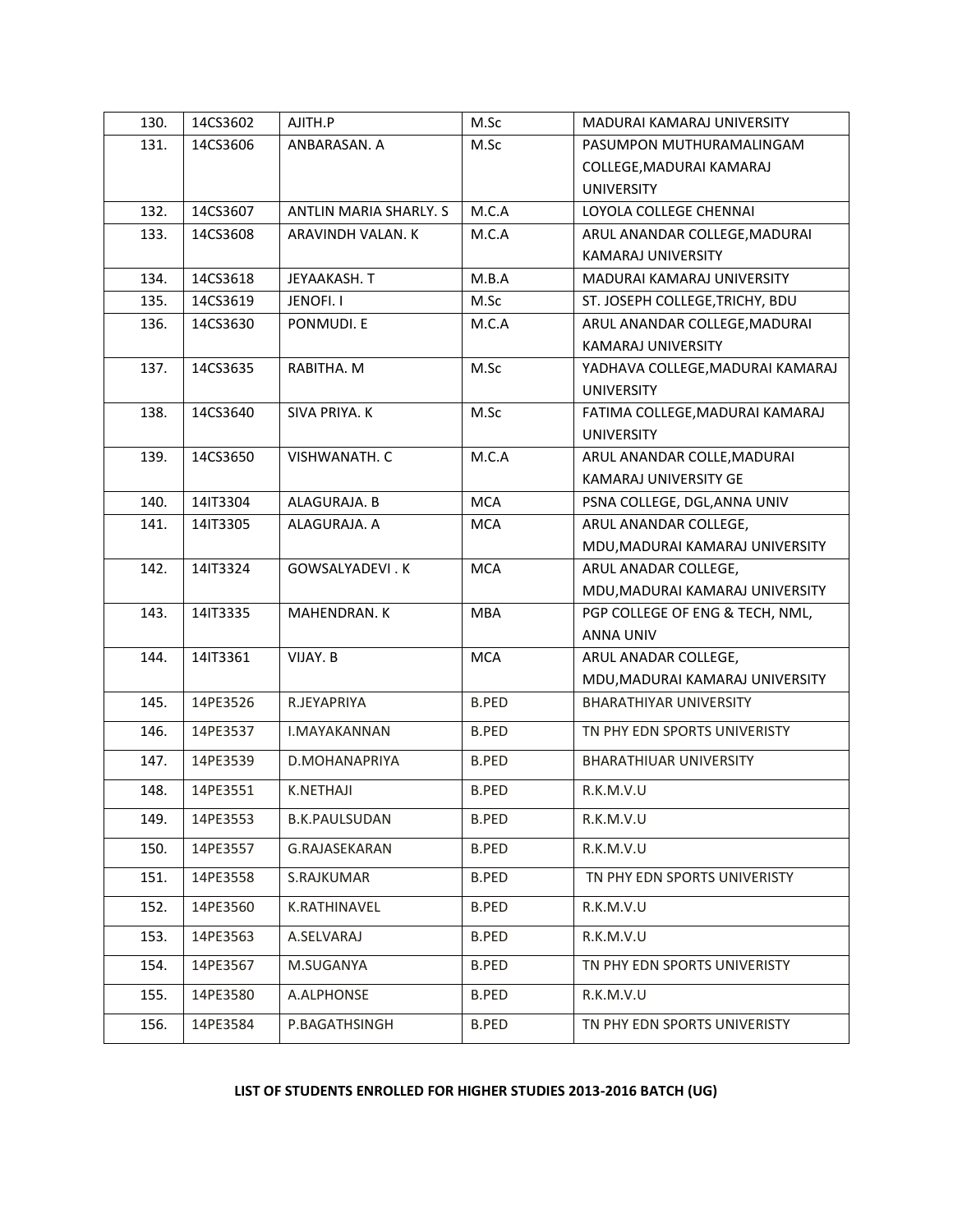| S.NO | <b>ROLLNO</b> | <b>NAME</b>          | <b>COURSE</b> | <b>INSTITUTION</b>                   |
|------|---------------|----------------------|---------------|--------------------------------------|
| 1.   | 13HS1203      | AMARNATH. C          | <b>BL</b>     | GOVT LAW COLLEGE, MADURAI            |
| 2.   | 13HS1205      | ARUMUGASAMY. S       |               | ST. XAVIER'S COE, TAMILNADU TEACHERS |
|      |               |                      | B.ED          | <b>EDUCATION UNIVERSITY</b>          |
| 3.   | 13HS1215      | KARTHIKA. V          | MA            | MADURAI KAMARAJ UNIVERSITY MADURAI   |
| 4.   | 13HS1217      | LAKSHMI. A           | MA            | MADURAI KAMARAJ UNIVERSITY MADURAI   |
| 5.   | 13HS1223      | MUTHU MEENA. C       | B.ED          | PARASAKTHI COLLEGE- TAMILNADU        |
|      |               |                      |               | TEACHERS EDUCATION UNIVERSITY        |
| 6.   | 13HS1224      | NAGARAJAN.           | <b>MA</b>     | MADURAI KAMARAJ UNIVERSITY MADURAI   |
| 7.   | 13 EC1109     | <b>I.EDWIN RAJA</b>  | MA            | AAC, MADURAI KAMARAJ UNIVERSITY      |
| 8.   | 13 EC1110     | M. ESWARAN           | MA            | AAC, MADURAI KAMARAJ UNIVERSITY      |
| 9.   | 13EC1113      | A.KURALENTHY         | MA            | MADURAI KAMARAJ UNIVERSITY           |
| 10.  | 13 EC1115     | M. MAHALAKSHMI       | MA            | AAC, MADURAI KAMARAJ UNIVERSITY      |
| 11.  | 13 EC1118     | M. NANDHINI          | MA            | AAC, MADURAI KAMARAJ UNIVERSITY      |
| 12.  | 13 EC1139     | K. VANJIMALAR        | MA            | AAC, MADURAI KAMARAJ UNIVERSITY      |
| 13.  | 13PH1307      | JOHN CHIRSTOPHER. A  | <b>MBA</b>    | ST. JOSEPH'S COLLEGE, TRICHY, BHU    |
| 14.  | 13MA1401      | P.ABINAYA            | B.ED          | THIRUVALLUVAR COLLEGE, TAMILNADU     |
|      |               |                      |               | TEACHERS EDUCATION UNIVERSITY        |
| 15.  | 13MA1402      | S.ANINESHWARAN       | M.SC          | ARUL ANANDAR COLLEGE, MADURAI        |
|      |               |                      |               | <b>KAMARAJ UNIVERSITY</b>            |
| 16.  | 13MA1403      | <b>G.AJITHRA</b>     | M.SC          | ARUL ANANDAR COLLEGE, MADURAI        |
|      |               |                      |               | <b>KAMARAJ UNIVERSITY</b>            |
| 17.  | 13MA1404      | A.AMALA JOICY        | B.ED          | VINAYAGA B.ED COLLEGE, TAMILNADU     |
|      |               |                      |               | TEACHERS EDUCATION UNIVERSITY        |
| 18.  | 13MA1405      | P.ANANTHI            | M.SC          | PMT COLLEGE, MADURAI KAMARAJ         |
|      |               |                      |               | <b>UNIVERSITY</b>                    |
| 19.  | 13MA1407      | A.ARULNISHA          | M.SC          | ARUL ANANDAR COLLEGE, MADURAI        |
|      |               |                      |               | <b>KAMARAJ UNIVERSITY</b>            |
| 20.  | 13MA1408      | P.BANUMATHI          | M.SC          | ARUL ANANDAR COLLEGE MADURAI         |
|      |               |                      |               | <b>KAMARAJ UNIVERSITY</b>            |
| 21.  | 13MA1409      | S.BUVANESHWARI       | M.SC          | ARUL ANANDAR COLLEGE MADURAI         |
|      |               |                      |               | KAMARAJ UNIVERSITY                   |
| 22.  | 13MA1411      | P.DHARANI            | M.SC          | MADURAI KAMARAJ UNIVERSITY           |
| 23.  | 13MA1412      | K.DIVYA              | M.SC          | ST.ANTONY COLEGE.DGL.MTU             |
| 24.  |               |                      |               | ARUL ANANDAR COLLEGE MADURAI         |
|      | 13MA1413      | A.FRANKLIN JENEESIAY | M.SC          | KAMARAJ UNIVERSITY                   |
| 25.  |               |                      |               | ARUL ANANDAR COLLEGE MADURAI         |
|      | 13MA1415      | P.GAYATHRI           | M.SC          | KAMARAJ UNIVERSITY                   |
| 26.  | 13MA1416      | S.GOWRI              | M.SC          | MADURAI KAMARAJ UNIVERSITY           |
| 27.  |               |                      |               | ARUL ANANDAR COLLEGE MADURAI         |
|      | 13MA1417      | K.HESHMA SULTANA     | M.SC          | KAMARAJ UNIVERSITY                   |
| 28.  |               | S.JANCY              |               | ARUL ANANDAR COLLEGE MADURAI         |
|      | 13MA1418      |                      | M.SC          | KAMARAJ UNIVERSITY                   |
| 29.  | 13MA1420      | K.JEYAMURUGAN        | M.SC          | ARUL ANANDAR COLLEGE MADURAI         |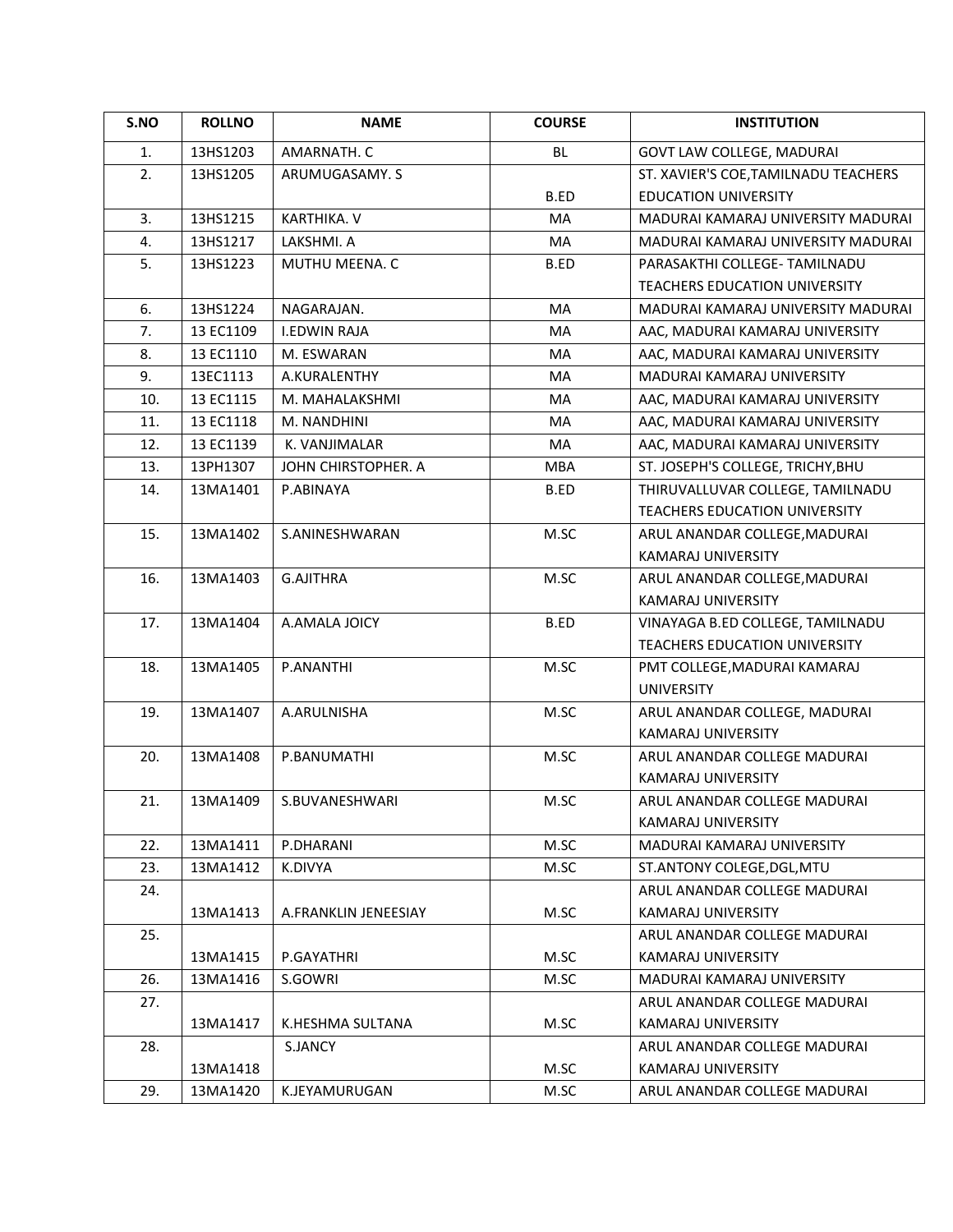|     |          |                          |            | KAMARAJ UNIVERSITY                   |
|-----|----------|--------------------------|------------|--------------------------------------|
| 30. | 13MA1425 | T.KARUPPASAMY            |            | ARULMIGU KALASALINGAM, TAMILNADU     |
|     |          |                          | B.ED       | TEACHERS EDUCATION UNIVERSITY        |
| 31. | 13MA1428 | J.MANJULA                | M.SC       | MADURAI KAMARAJ UNIVERSITY           |
| 32. |          |                          |            | ARUL ANANDAR COLLEGE MADURAI         |
|     | 13MA1432 | K.MEGALA                 | M.SC       | KAMARAJ UNIVERSITY                   |
| 33. | 13MA1433 | S.MUNISHWARAN            | M.SC       | JAMAL MOHAMMAD, BHU                  |
| 34. |          |                          |            | AS COLLEGE, TAMILNADU TEACHERS       |
|     | 13MA1437 | M.NIVETHA                | B.ED       | <b>EDUCATION UNIVERSITY</b>          |
| 35. |          |                          |            | ARUL ANANDAR COLLEGE MADURAI         |
|     | 13MA1438 | R.PAVITHRA               | M.SC       | KAMARAJ UNIVERSITY                   |
| 36. | 13MA1442 | J.RAJASANKAR             | <b>MBA</b> | MADURAI KAMARAJ UNIVERSITY           |
| 37. |          |                          |            | ARUL ANANDAR COLLEGE MADURAI         |
|     | 13MA1443 | S.V.RANJINI              | M.SC       | KAMARAJ UNIVERSITY                   |
| 38. | 13MA1446 | K.SANKARAPANDI           | M.SC       | MADURAI KAMARAJ UNIVERSITY           |
| 39. | 13MA1447 | M.SANTHAM                | M.SC       | MADURAI KAMARAJ UNIVERSITY           |
| 40. |          |                          |            | KAPI COE, TAMILNADU TEACHERS         |
|     | 13MA1449 | P.SIVASANKARI            | B.ED       | <b>EDUCATION UNIVERSITY</b>          |
| 41. |          |                          |            | AS COLLEGE, TAMILNADU TEACHERS       |
|     | 13MA1450 | C.SUBA                   | B.ED       | <b>EDUCATION UNIVERSITY</b>          |
| 42. |          |                          |            | ARUL ANANDAR COLLEGE MADURAI         |
|     | 13MA1451 | R.SUBATHRA               | M.SC       | KAMARAJ UNIVERSITY                   |
| 43. |          |                          |            | AS COLLEGE, TAMILNADU TEACHERS       |
|     | 13MA1452 | E.SUBA                   | B.ED       | <b>EDUCATION UNIVERSITY</b>          |
| 44. |          |                          |            | MADURAI KAMARAJ UNIVERSITY           |
|     | 13MA1453 | K.SUGANTHI               | M.SC       |                                      |
| 45. | 13MA1457 | A.VANITHA MARIYAL        | M.SC       | ALAGAPA UNIVERSITY                   |
| 46. |          |                          |            | ARUL ANANDAR COLLEGE MADURAI         |
|     | 13MA1458 | M.VASUDEVAN              | M.SC       | KAMARAJ UNIVERSITY                   |
| 47. |          |                          |            | AS COLLEGE, TAMILNADU TEACHERS       |
|     | 13MA1459 | <b>B.VENI</b>            | B.ED       | <b>EDUCATION UNIVERSITY</b>          |
| 48. |          |                          |            | YADAVA COLLEGE, TAMILNADU TEACHERS   |
|     | 13MA1461 | M.VIJAYARANI             | B.ED       | <b>EDUCATION UNIVERSITY</b>          |
| 49. | 13MA1462 | <b>S.VINCENT RAJ</b>     | <b>MCA</b> | GRI                                  |
| 50. |          |                          |            | ARUL ANANDAR COLLEGE MADURAI         |
|     | 13MA1463 | A.VIVEK                  | M.SC       | KAMARAJ UNIVERSITY                   |
| 51. |          |                          |            | ST. JOHN COLLEGE, TAMILNADU TEACHERS |
|     | 13MA1465 | J.BRISKILLA              | B.ED       | <b>EDUCATION UNIVERSITY</b>          |
| 52. | 13MA1467 | <b>F.JACKLULINE IRIN</b> | M.SC       | ST .JOESPH, TRICHY, BHU              |
| 53. |          |                          |            | THIRUVALLUVAR COLLEGE, TAMILNADU     |
|     | 13PY1701 | ANITHA. P                | <b>BED</b> | TEACHERS EDUCATION UNIVERSITY        |
| 54. |          |                          |            | CSI COLLEGE, MADURAI, TAMILNADU      |
|     | 13PY1702 | ANTONY. J                | <b>BED</b> | TEACHERS EDUCATION UNIVERSITY        |
| 55. |          |                          |            | ARUL ANANDAR COLLEGE, MDU MADURAI    |
|     | 13PY1707 | ASHA. M                  | <b>MSC</b> | KAMARAJ UNIVERSITY                   |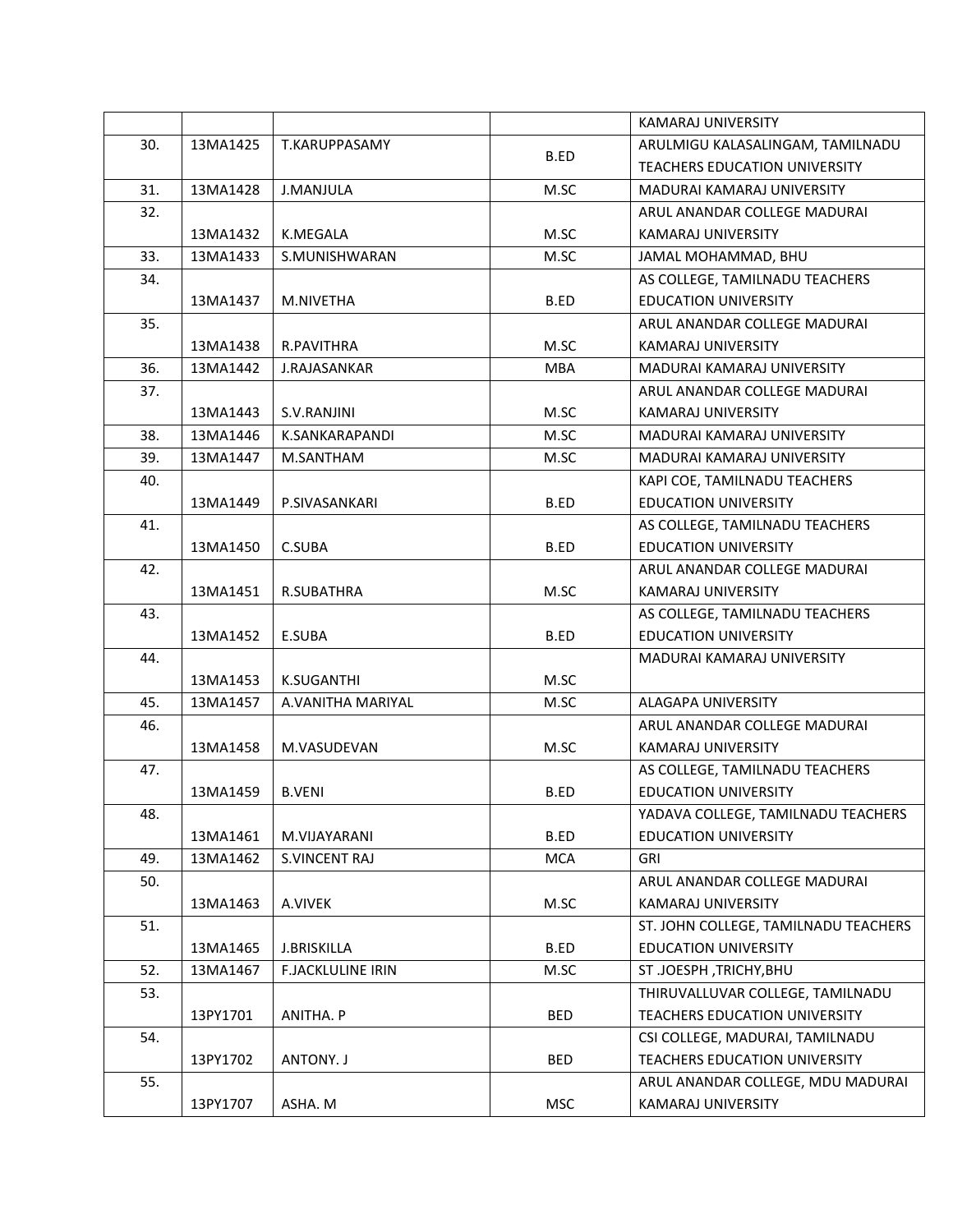| 56. | 13PY1713 | DIVYA. D                  | <b>BED</b> | ANNAI FATIMA COLLEGE, MDU,           |
|-----|----------|---------------------------|------------|--------------------------------------|
|     |          |                           |            | <b>TAMILNADU TEACHERS EDUCATION</b>  |
|     |          |                           |            | <b>UNIVERSITY</b>                    |
| 57. | 13PY1716 | <b>HENRY ARULAPPER. S</b> | <b>MSC</b> | ARUL ANANDAR COLLEGE, MDU MADURAI    |
|     |          |                           |            | <b>KAMARAJ UNIVERSITY</b>            |
| 58. | 13PY1719 | LAKSHMI. J                | <b>BED</b> | THIRUVALLUVAR COLLEGE, MDU,          |
|     |          |                           |            | TAMILNADU TEACHERS EDUCATION         |
|     |          |                           |            | <b>UNIVERSITY</b>                    |
| 59. | 13PY1727 | MUTHULAKSHMI. R           | <b>MSC</b> | MADURAI KAMARAJ UNIVERSITY, MDU      |
| 60. | 13PY1735 | SEKAR. E                  | <b>MSC</b> | KARPAGAM UNIVERSITY, COIMBATORE      |
| 61. | 13PY1736 | SHARMILA. J               | <b>BED</b> | KARPAGAVINAYAGAR COL, -              |
|     |          |                           |            | CBE, TAMILNADU TEACHERS EDUCATION    |
|     |          |                           |            | <b>UNIVERSITY</b>                    |
| 62. | 13PY1739 | SIVAGURU. K               | <b>BED</b> | RUBI COLLEGE OF EDU, MDU, TAMILNADU  |
|     |          |                           |            | <b>TEACHERS EDUCATION UNIVERSITY</b> |
| 63. | 13PY1743 | SURYA. R                  | <b>BED</b> | THIRUVALLUVAR COL OF EDU. MDU.       |
|     |          |                           |            | TAMILNADU TEACHERS EDUCATION         |
|     |          |                           |            | <b>UNIVERSITY</b>                    |
| 64. | 13PY1746 | <b>VELANGANNI. S</b>      | MA         | LOYOLA COLLEGE, CHENNAI              |
| 65. | 13PY1748 | REFA. I                   | <b>MSC</b> | ST JOSEPH COLLEGE, TRICHY, BHU       |
| 66. | 13CH1505 | AROCKIA RAJKUMAR. V       | M.SC.      | ST. JOSEPH'S COLLEGE, TRICHY, BHU    |
| 67. |          | CHINNAMEENATCHISUNDARA    |            | MADURAI KAMARAJ UNIVERSITY,          |
|     | 13CH1507 | M.C                       | M.SC.      | <b>MADURAI</b>                       |
| 68. | 13CH1508 | DEEBA. A                  | M.SC.      | MADURAI KAMARAJ UNIVERSITY, MDU      |
| 69. | 13CH1510 | DOMINIC SAVIO. A          | M.SC.      | ST. JOSEPH'S COLLEGE, TRICHY, BHU    |
| 70. |          |                           |            | ARUL ANANDAR COLLEGE, MDU MADURAI    |
|     | 13CH1515 | <b>KUMAR. T</b>           | M.SC.      | KAMARAJ UNIVERSITY                   |
| 71. | 13CH1516 | KUMARESAN. M              | M.SC.      | MADURAI KAMARAJ UNIVERSITY, MDU      |
| 72. | 13CH1518 | MUTHUMEENA. M             | B.ED.      | THIRUVALLUVAR COL OF EDU, MDU,       |
|     |          |                           |            | TAMILNADU TEACHERS EDUCATION         |
|     |          |                           |            | <b>UNIVERSITY</b>                    |
| 73. | 13CH1521 | NAGARAJ. P                | M.SC.      | KARPAGAM UNIVERSITY, COIMBATORE      |
| 74. | 13CH1523 | NANTHINI PRIYA. V         | B.ED.      | THIRUVALLUVAR COL OF EDU, MDU,       |
|     |          |                           |            | TAMILNADU TEACHERS EDUCATION         |
|     |          |                           |            | <b>UNIVERSITY</b>                    |
| 75. | 13CH1529 | PUVINA. S                 | M.SC.      | ARUL ANANDAR COLLEGE, MDU MADURAI    |
|     |          |                           |            | KAMARAJ UNIVERSITY                   |
| 76. | 13CH1530 | QUEEN MARY. M             | M.SC.      | ST. JOSEPH'S COLLEGE, TRICHY, BHU    |
| 77. | 13CH1534 | SAKTHI. V                 | M.SC.      | AMERICAN COLLEGE, MADURAI KAMARAJ    |
|     |          |                           |            | <b>UNIVERSITY</b>                    |
| 78. | 13CH1536 | SARAVANAN. V              | M.SC.      | KALASALINGAM UNIVERSITY, VHN         |
| 79. | 13CH1539 | SURESHKUMAR. D            | M.SC.      | MADURAI KAMARAJ UNIVERSITY, MDU      |
| 80. | 13CH1548 | <b>INDHRA DEVI</b>        | M.SC       | NATIONAL COLLEGE, TRICHY, BHU        |
| 81. | 13CH1552 | VIGNESHVARAN. M           | M.SC.      | MADURAI KAMARAJ UNIVERSITY, MDU      |
| 82. | 13RD1603 | D.ANANDHAN                | MSC DSRM   | AAC MADURAI KAMARAJ UNIVERSITY       |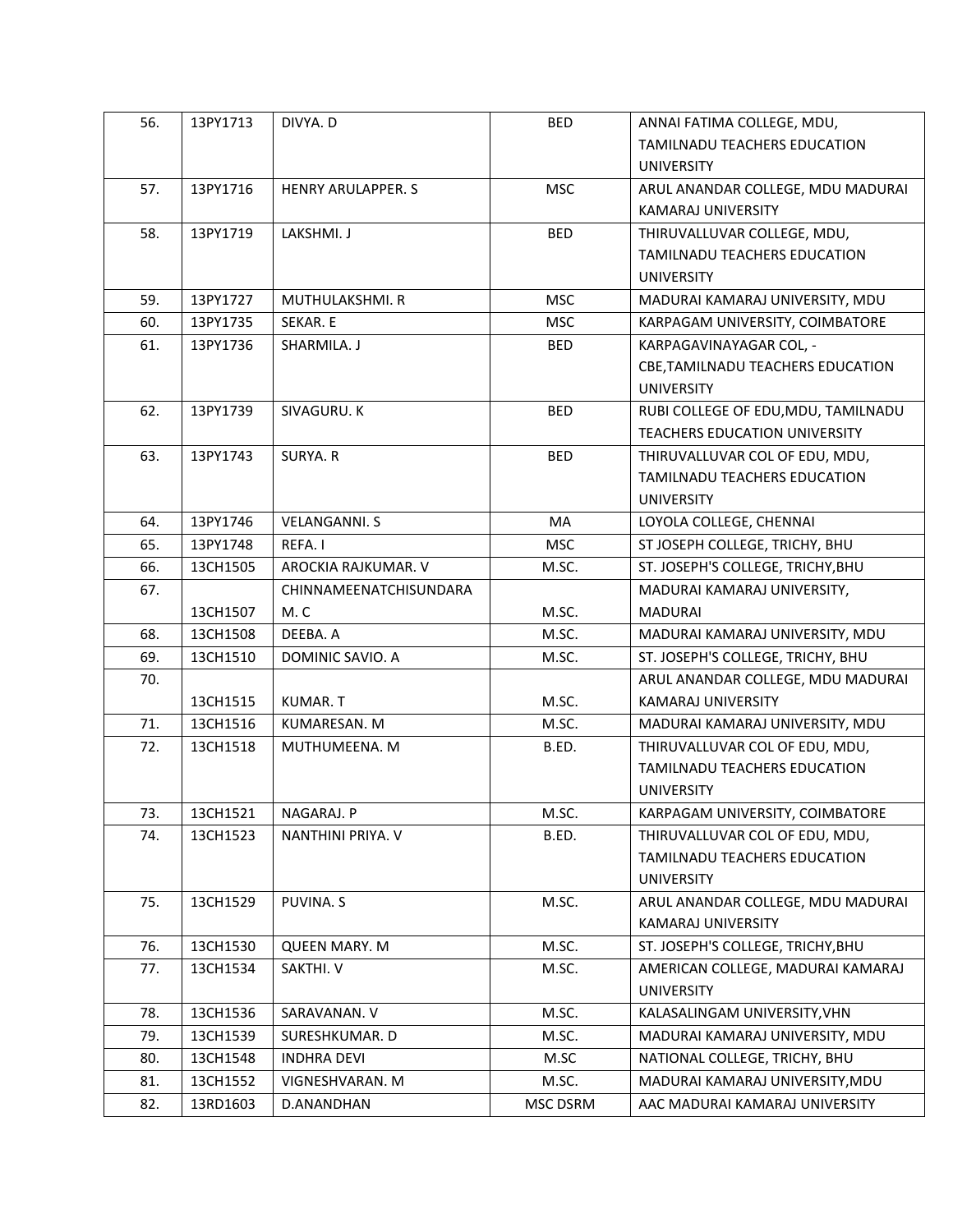| 83.  | 13RD1610 | <b>D.JACKULIN MARY</b> | M.A S.WORK            | <b>BISHOP HEBER COLLEGE</b>         |
|------|----------|------------------------|-----------------------|-------------------------------------|
| 84.  | 13RD1613 | A.KARKKI SAMBOOGAN     | MSC DSRM              | AAC MADURAI KAMARAJ UNIVERSITY      |
| 85.  | 13RD1614 | M.MANIKKAM             | M.SC DAIRY SCI        | GANDHIGRAM RURAL INSTITUTE. GRI     |
| 86.  | 13RD1628 | <b>S.RAVI KUMAR</b>    | M.S.W                 | PMT COLLEGE, USILAMPATTI MADURAI    |
|      |          |                        |                       | KAMARAJ UNIVERSITY                  |
| 87.  | 13RD1636 | G.UDHAYAKUMAR          | MSC DSRM              | AAC MADURAI KAMARAJ UNIVERSITY      |
| 88.  | 13RD1645 | M.NALLAYANPANDI        | <b>MSW</b>            | ST.XAVIERS COLLEGE, TNVL, MSU       |
| 89.  | 13RD1646 | S.SIVA                 | <b>M.SC DAIRY SCI</b> | <b>GANDHIGRAM RURAL INSTITUTE</b>   |
| 90.  | 13RD1660 | M.JEGAN                | <b>MSW</b>            | <b>BISHOP HEBER COLLEGE</b>         |
| 91.  | 13FS1802 | <b>BHARATHI</b>        | <b>MSC</b>            | PONDICHERY UNIVERSITY               |
| 92.  | 13FS1816 | RAMA KRISHNAN. T       | <b>MSC</b>            | PGP COLLEGE, NAMAKKAL, PERIYAR UNIV |
| 93.  | 13FS1830 | SIVASAKTHI. S          | <b>MSC</b>            | PGP COLLEGE, NAMAKKAL, PERIYAR UNIV |
| 94.  | 13FS1831 | SPAIN THEESA. J        | <b>MSC</b>            | VELLALAR COLLEGE, ERODE, BHR UNIV   |
| 95.  | 13FS1814 | <b>POONKODI</b>        | <b>MSC</b>            | PGP COLLEGE, NAMAKKAL, PERIYAR UNIV |
| 96.  | 13BA3205 | ANGU PRASANTH          | <b>MBA</b>            | WISDOM SCHOOL OF MGMT, ANNA UNIV    |
| 97.  | 13BA3211 | <b>BEBIN SHELLOW</b>   | <b>MBA</b>            | ST.PETER COLLEGE OF ENG & TEC, ANNA |
|      |          |                        |                       | <b>UNIV</b>                         |
| 98.  | 13BA3236 | P.PAVITHRA             | <b>MBA</b>            | JKK MUNIRAJAH COLLEGE OF            |
|      |          |                        |                       | ENGG&TECHNOLOGY, ANNA UNIV          |
| 99.  | 13EN3701 | ANAND. R               | M.A                   | MADURAI KAMARAJAR UNIVERSITY        |
| 100. |          |                        |                       | THIAGARAJAR COLLEGE, MADURAI        |
|      | 13EN3707 | ARAVINTHKUMAR. R       | M.A                   | MADURAI KAMARAJ UNIVERSITY          |
| 101. | 13EN3708 | ARCHANA. M             | B.ED                  | SAKTHI COLLEGE OF EDUCATION,        |
|      |          |                        |                       | DGL, TAMILNADU TEACHERS EDUCATION   |
|      |          |                        |                       | <b>UNIVERSITY</b>                   |
| 102. | 13EN3709 | AROCKIA JENITHA. P     | M.A                   | LOYOLA COLLEGE, CHENNAI             |
| 103. | 13EN3717 | <b>BREJIT MARY. J</b>  | B.ED                  | PSY COLLEGE OF EDU, SIVAGANGAI,     |
|      |          |                        |                       | TAMILNADU TEACHERS EDUCATION        |
|      |          |                        |                       | <b>UNIVERSITY</b>                   |
| 104. | 13EN3720 | DEVASENA. R            | B.ED                  | AUROBINDO MIRA COL OF EDU, MDU,     |
|      |          |                        |                       | TAMILNADU TEACHERS EDUCATION        |
|      |          |                        |                       | <b>UNIVERSITY</b>                   |
| 105. | 13EN3725 | FELCIYA. P             | M.A                   | NADAR SARAWATHI COL, THENI, MTU     |
| 106. | 13EN3730 | JENSI GLARA. I         | M.A                   | ALAGAPPA UNIVERITY, KARAIKUDI       |
| 107. | 13EN3731 | JEROLIN MUTHU. S       | B.ED                  | JEYARAJ ANNAPACKIAM COE, THENI,     |
|      |          |                        |                       | TAMILNADU TEACHERS EDUCATION        |
|      |          |                        |                       | <b>UNIVERSITY</b>                   |
| 108. | 13EN3735 | KALITHASS. N           | B.ED                  | ANNAI FATHIMA COL OF EDU, MDU,      |
|      |          |                        |                       | TAMILNADU TEACHERS EDUCATION        |
|      |          |                        |                       | <b>UNIVERSITY</b>                   |
| 109. | 13EN3773 | RESHMA. V              | M.A                   | ALAGAPPA UNIVERITY, KARAIKUDI       |
| 110. | 13EN3776 | SAMINATHAN. D          | B.ED                  | KAPI COLLEGE OF EDUCATION, MDU,     |
|      |          |                        |                       | TAMILNADU TEACHERS EDUCATION        |
|      |          |                        |                       | <b>UNIVERSITY</b>                   |
| 111. | 13EN3777 | SANGEETHA. B           | M.A                   | MADURAI KAMARAJAR UNIVERSITY        |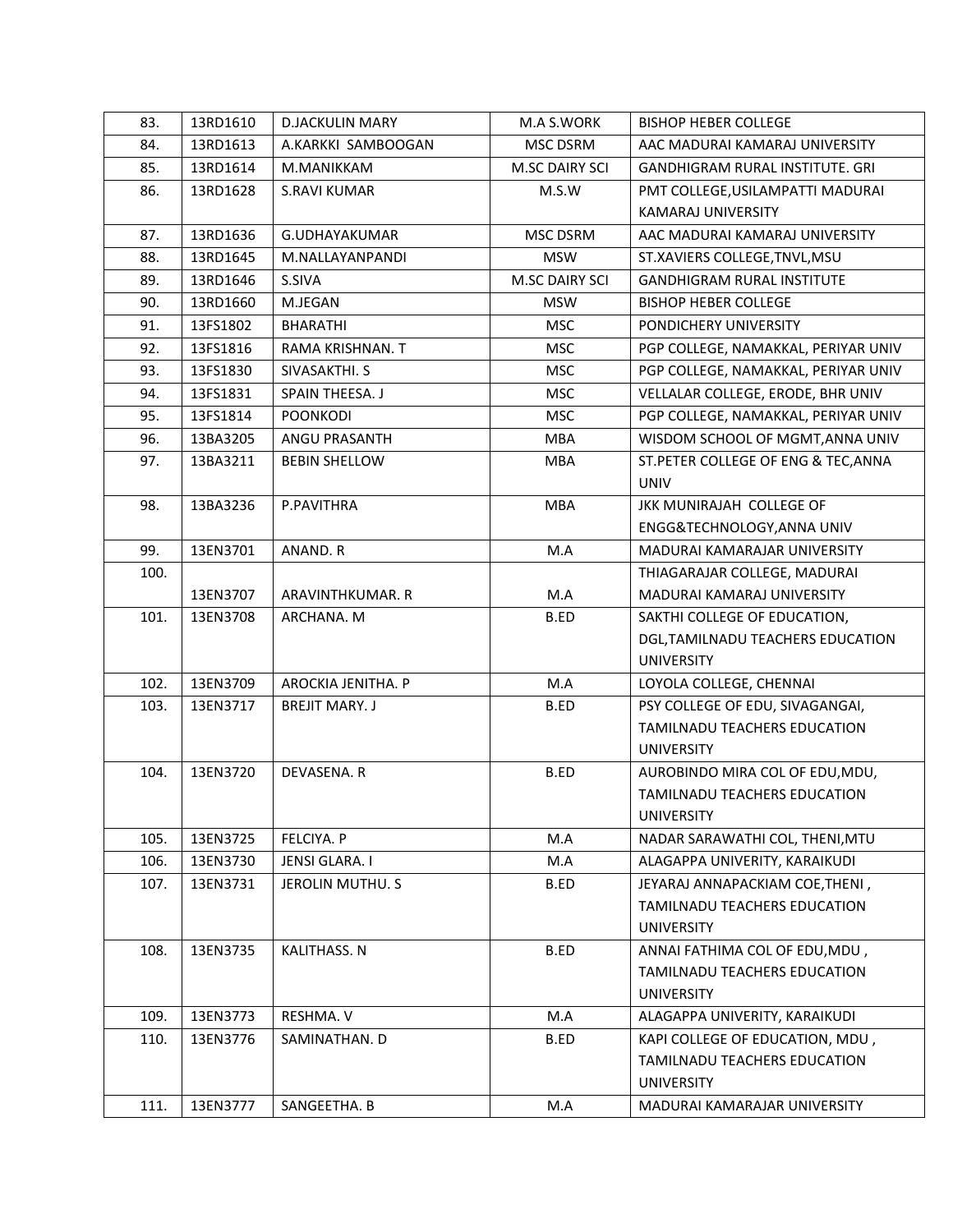| 112. | 13EN3778 | SATHISH KUMAR. M  | B.ED         | KKG COLLEGE OF EDUCATION, MDU,      |
|------|----------|-------------------|--------------|-------------------------------------|
|      |          |                   |              | TAMILNADU TEACHERS EDUCATION        |
|      |          |                   |              | <b>UNIVERSITY</b>                   |
| 113. | 13EN3802 | VIGNESH. C        | B.ED         | ANNAI FATHIMA COL OF EDU, MDU,      |
|      |          |                   |              | TAMILNADU TEACHERS EDUCATION        |
|      |          |                   |              | <b>UNIVERSITY</b>                   |
| 114. | 13EN3808 | YAZHINI. R        | M.A          | AMIRTHA COLLEGE, KERALA             |
| 115. | 13EN3812 | GOPINATH. M       | M.A          | MADURAI KAMARAJ UNIVERSITY, MDU     |
| 116. | 13EN3818 | PRIYA. S          | B.ED         | KABI COL OF EDU, MDU, TAMILNADU     |
|      |          |                   |              | TEACHERS EDUCATION UNIVERSITY       |
| 117. | 13EN3820 | PRIYA. N          | B.ED         | THIRUVALLUVAR COL OF EDU, MDU,      |
|      |          |                   |              | TAMILNADU TEACHERS EDUCATION        |
|      |          |                   |              | <b>UNIVERSITY</b>                   |
| 118. | 13EN3825 | MEENDAELVI. P     | B.ED         | THIRUVALLUVAR COL OF EDU, MDU,      |
|      |          |                   |              | TAMILNADU TEACHERS EDUCATION        |
|      |          |                   |              | <b>UNIVERSITY</b>                   |
| 119. | 13EN3826 | ANITHA. P         | B.ED         | THIRUVALLUVAR COL OF EDU, MDU,      |
|      |          |                   |              | TAMILNADU TEACHERS EDUCATION        |
|      |          |                   |              | <b>UNIVERSITY</b>                   |
| 120. | 13EN3836 | PALANIMURUGAN. S  | B.ED         | ST. XAVIER'S COL OF EDU, TEN,       |
|      |          |                   |              | TAMILNADU TEACHERS EDUCATION        |
|      |          |                   |              | <b>UNIVERSITY</b>                   |
| 121. | 13EN3840 | ANMATHAMUHIL. A   | B.ED         | A.S. COLLEGE OF EDUCATION, MDU,     |
|      |          |                   |              | TAMILNADU TEACHERS EDUCATION        |
|      |          |                   |              | <b>UNIVERSITY</b>                   |
| 122. | 13MA3404 | A.AROCKIYAJENY    | <b>MSC</b>   | ST.JOSEPH, TRY, BHARATHIDASANUNIV.  |
| 123. |          |                   |              | ARUL ANANDAR COLLEGE, MADURAI       |
|      | 13MA3421 | P.PERMAL          | <b>MSC</b>   | KAMARAJ UNIVERSITY                  |
| 124. | 13MA3428 | RAJESWARI         | <b>MSC</b>   | SACRED COLLEGE, TIRUPUR, THRVR UNIV |
| 125. | 13MA3431 | RANJTIH SELVAN.M  | M.SC         | ST. JOSEPHS COLLEGE, TRY, BHU       |
| 126. | 13MA3433 |                   | SPECIAL B.ED | CHENNAI                             |
| 127. | 13MA3437 |                   | B.ED         | CSI COLLEGE OF EDUCATION, TAMILNADU |
|      |          |                   |              | TEACHERS EDUCATION UNIVERSITY       |
| 128. | 13MA3449 | VIMAL.A           | <b>MCA</b>   | ST. JOSEPHS COLLEGE, TRY, BHU       |
| 129. | 13MA3455 | ANITHA            | M.SC         | THIYAGARAJA COL, MDU, MADURAI       |
|      |          |                   |              | KAMARAJ UNIVERSITY                  |
| 130. | 13MA3458 | PAVITHRA. P       | B.ED         | THIRUVALLUVAR COL OF EDU,           |
|      |          |                   |              | MALLAPURAM, KERALA                  |
| 131. | 13MA3418 | NALLAPERUMAL      | M.SC         |                                     |
| 132. | 13MA3467 | M.SANTHI          | B.ED         | SRI BALAJI COLLEGE, NAGURI, AP      |
|      |          |                   |              |                                     |
| 133. | 13MA3402 | A.ALAGUMUTHUPANDI | M.SC         | PMT COLLEGE, USILAMPATTI, MADURAI   |
|      |          |                   |              | KAMARAJ UNIVERSITY                  |
| 134. |          |                   |              | ARUL ANANDAR COLLEGE, MADURAI       |
|      | 13MA3407 | V.DEEPIKA         | M.SC         | KAMARAJ UNIVERSITY                  |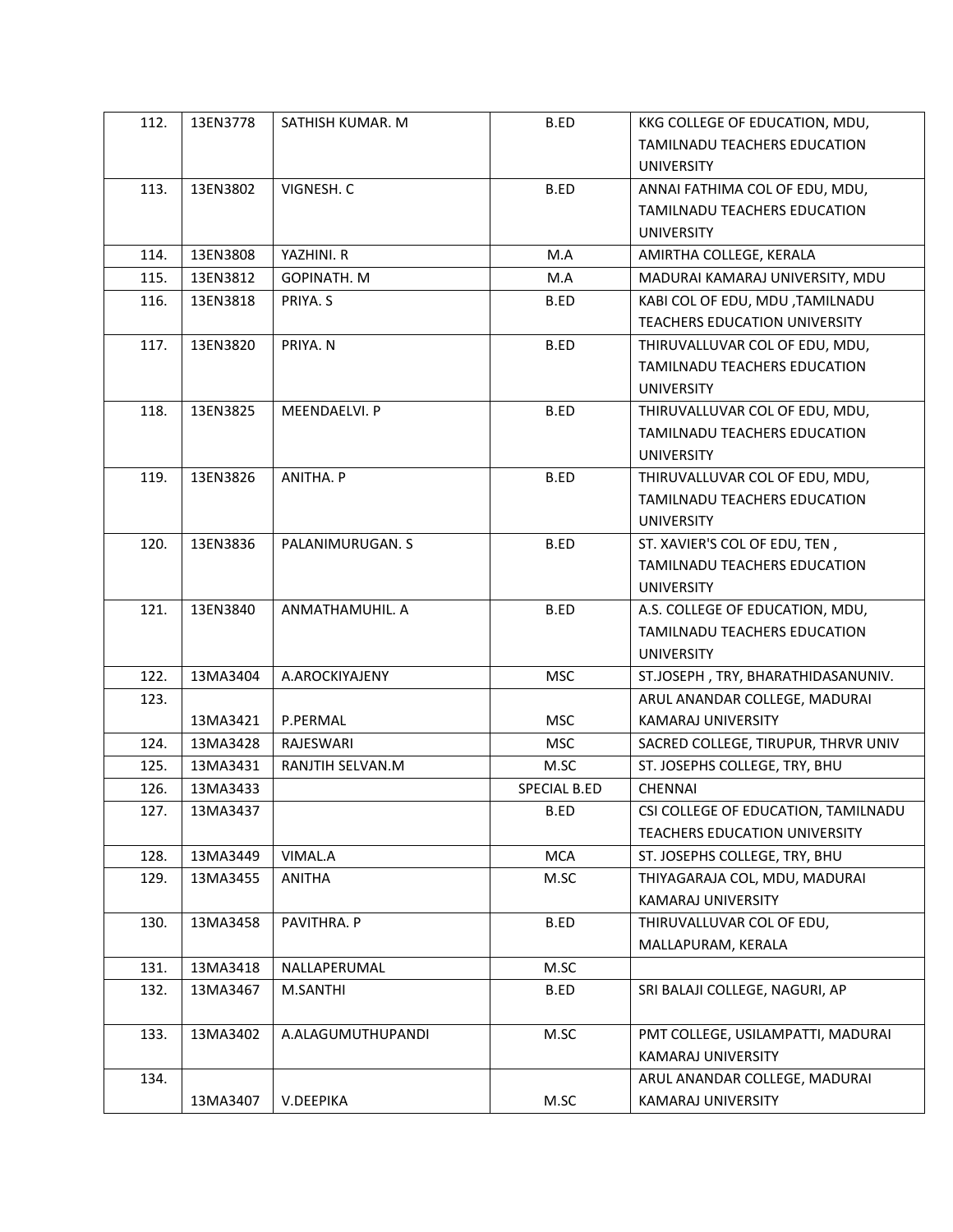| 135. | 13MA3409 | T.DINESHKUMAR            | M.SC       | ARUL ANANDAR COLLEGE, MADURAI           |
|------|----------|--------------------------|------------|-----------------------------------------|
|      |          |                          |            | KAMARAJ UNIVERSITY                      |
| 136. | 13MA3408 | K. DHILEEPAN             | PGDM (MBA) | <b>DELHI UNIVERSITY</b>                 |
| 137. | 13CS3601 | AJAY. P                  | M.C.A      | MEPCO SCHLENK ENGINEERING               |
|      |          |                          |            | COLLEGE, SIVAKASI, ANNA UNIV            |
| 138. | 13CS3603 | AJITH KUMAR.J            | M.Sc       | P.M.T COLLEGE- MADURAI KAMARAJ          |
|      |          |                          |            | UNIVERSITY MADURAI KAMARAJ              |
|      |          |                          |            | UNIVERSITY                              |
| 139. | 13CS3607 | ANTONY ARUL NAVINS. V    | M.C.A      | KARPAGAM COLLEGE OF                     |
|      |          |                          |            | ENGINEERING, COVAI                      |
| 140. |          |                          |            | THIYAGARAJAR COLLEGE OF                 |
|      | 13CS3618 | JESSUMER RAJ PRASANTH. G | M.C.A      | ENGINEERING, MADURAI, ANNA UNIV         |
| 141. | 13CS3626 | S.MUGESH                 | M.C.A      | P.S.N.A COLLEGE OF ENG , DGL, ANNA UNIV |
| 142. |          |                          |            | KARPAGAM COLLEGE OF                     |
|      | 13CS3628 | NESAN RAJA. G            | M.C.A      | ENGINEERING, COVAI                      |
| 143. |          |                          |            | <b>MOTHER THERESA</b>                   |
|      | 13CS3633 | PRIYANTHI. R             | M.Sc       | UNIVERSITY, KODAIKANAL                  |
| 144. |          |                          |            | FATIMA COLLEGE, MADURAI, MADURAI        |
|      | 13CS3641 | SANGEETHA. S             | M.C.A      | KAMARAJ UNIVERSITY                      |
| 145. |          |                          |            | ARUL ANANDAR COLLEGE, MADURAI           |
|      | 13CS3642 | SIMON JACOB.P            | M.C.A      | MADURAI KAMARAJ UNIVERSITY              |
| 146. | 13CS3645 | SURENDER. P              | M.C.A      | BHARATHIYAR UNIVERSITY, COVAI           |
| 147. |          |                          |            | MOHAMMAD SADAK ARTS AND SCIENCE         |
|      | 13CS3651 | VIVEK. V                 | M.C.A      | COLLEGE, CHEENAI, MADRAS UNIV           |
| 148. |          |                          |            | <b>MOTHER THERESA</b>                   |
|      | 13CS3655 | <b>ANNIE MATHEW</b>      | M.C.A      | UNIVERSITY, KODAIKANAL                  |
| 149. |          |                          |            | ARUL ANANDAR COLLEGE, MADURAI           |
|      | 13CS3656 | ALPHIN VIJAYA BASTIN. A  | M.C.A.     | MADURAI KAMARAJ UNIVERSITY              |
| 150. | 13IT3301 | <b>AASNAES RIPPATH</b>   | <b>MCA</b> | LOYOLA COLLEGE, CHENNAI.                |
| 151. | 13IT3306 | ALAGURAJA. S             | <b>MBA</b> | PSNA COLLEGE OF ENGINEERING, DGL,       |
|      |          |                          |            | <b>ANNA UNIV</b>                        |
| 152. | 13IT3307 | AMIRTHA. S               | M.SC       | VOC COLLEGE, MSU                        |
| 153. | 13IT3319 | ISHWARYA. R              | <b>MBA</b> | MADURAI KAMARAJ UNIVERSITY, MDU         |
| 154. | 13IT3320 | JEYA PRABHA. M           | MBA        | MOTHER THERESA UNIVERSITY, DGL          |
| 155. | 13IT3329 | NITHYA. M                | <b>MBA</b> | MADURAI KAMARAJ UNIVERSITY, MDU         |
| 156. | 13IT3330 | PAVITHRA. S              | <b>MBA</b> | MOTHER THERESA UNIVERSITY, DGL          |
| 157. | 13IT3338 | RAJADURAI. M             | M.SC       | RAMAPRAPHA ARTS AND SCIENCE             |
|      |          |                          |            | COLLEGE, DGL MADURAI KAMARAJ            |
|      |          |                          |            | <b>UNIVERSITY</b>                       |
| 158. | 13IT3360 | THIRUPATHI. P            | <b>MBA</b> | KALASALINGAM UNIVERSITY, VHN            |
| 159. | 13IT3365 | THIYAGRAJAN. K           | <b>MCA</b> | ARUL ANANDAR COLLEGE, MDU               |
| 160. | 13PE3502 | A.ABRAHAMLINGAM          | B.P.ED     | <b>BHARATHIAR UNIVERSITY</b>            |
| 161. | 13PE3504 | M.AJITH KUMAR            | B.P.ED     |                                         |
|      |          |                          |            | <b>BHARATHIAR UNIVERSITY</b>            |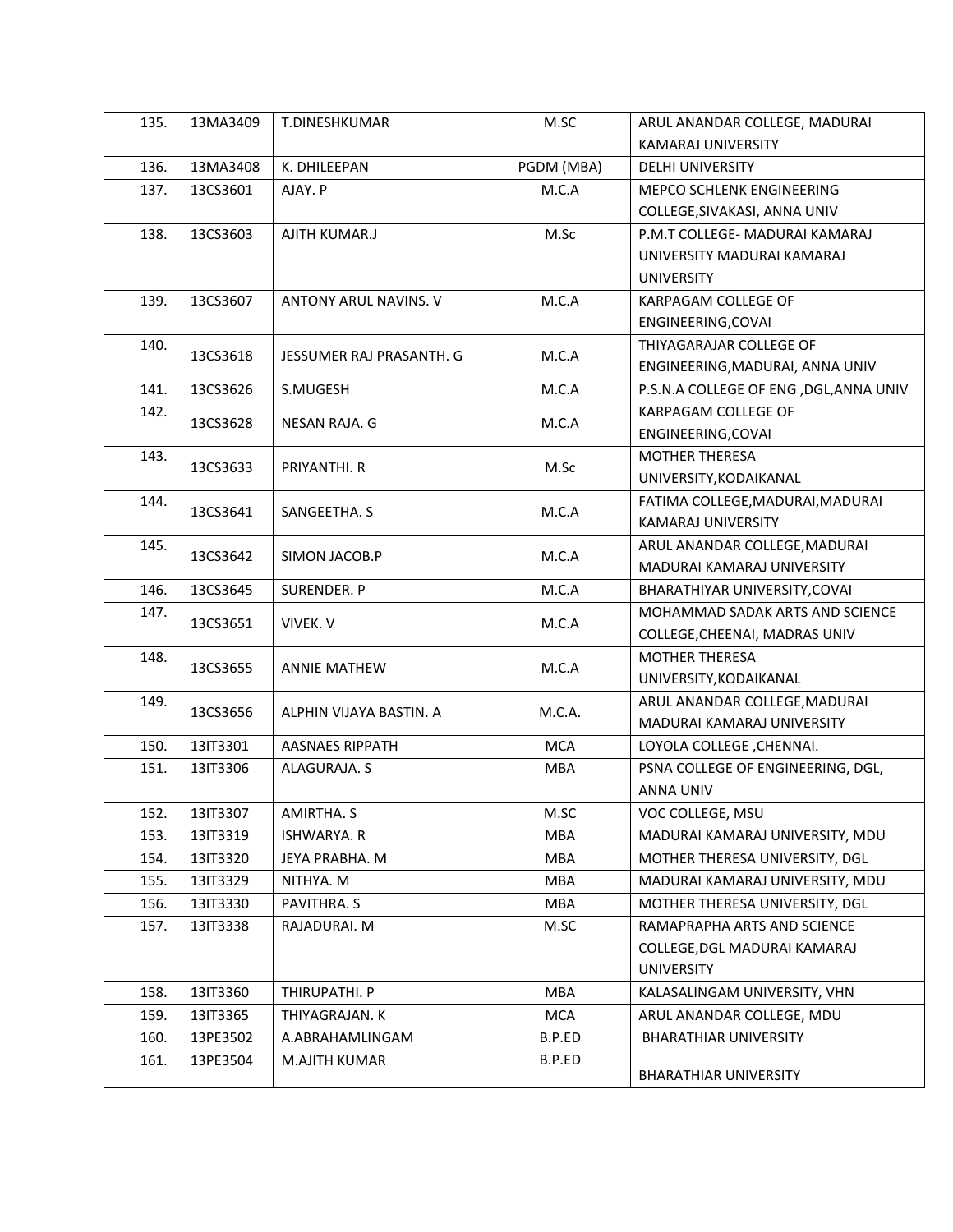| 13PE3507 | P.ALLWINRAJ       | B.P.ED | R.K.M.V.U                        |
|----------|-------------------|--------|----------------------------------|
| 13PE3512 | T.BALAMURUGAN     | B.P.ED | R.K.M.V.U                        |
| 13PE3515 | E.EDLINDIMALO     | B.P.ED | TN PHY EDN AND SPORTS UNIVERSITY |
| 13PE3516 | S.ELAKKIYA        | B.P.ED | <b>BHARATHIAR UNIVERSITY</b>     |
| 13PE3519 | <b>J.JECINTHA</b> | B.P.ED | <b>BHARATHIAR UNIVERSITY</b>     |
| 13PE3523 | P.KAYALVIZHI      | B.P.ED | <b>BHARATHIAR UNIVERSITY</b>     |
| 13PE3529 | P.MUTHUKRISHNAN   | B.P.ED | RAMAKRISHNA MISSION              |
| 13PE3532 | M.NEETHI KUMAR    | B.P.ED | RAMAKRISHNA MISSION              |
| 13PE3538 | S.PRABHU          | B.P.ED | RAMAKRISHNA MISSION              |
| 13PE3543 | R.RAGU            | B.P.ED | RAMAKRISHNA MISSION              |
| 13PE3550 | <b>K.SATHISH</b>  | B.P.ED | TN PHY EDN SPORTS UNIVERISTY     |
| 13PE3553 | R.SETHUPATHI      | B.P.ED | R.K.M.V.U                        |
| 13PE3558 | X.SUDHARSON       | B.P.ED | ALGAPPA UNIVERSITY               |
| 13PE3559 | M.SURESHKUMAR     | B.P.ED | R.K.M.V.U                        |
| 13PE3571 | S.GWAPAN          | B.P.ED | R.K.M.V.U                        |
| 13PE3574 | V.SATHISHKUMAR    | B.P.ED | R.K.M.V.U                        |
| 13PE3580 | M.SELVAKUAMR      | B.P.ED | TN PHY EDN AND SPORTS UNIVERSITY |
|          |                   |        |                                  |

# **LIST OF STUDENTS ENROLLED FOR HIGHER STUDIES 2012-2015 BATCH (UG)**

| S.NO | <b>ROLLNO</b> | <b>NAME</b>        | <b>COURSE</b>     | <b>INSTITUTION</b>                  |
|------|---------------|--------------------|-------------------|-------------------------------------|
| 1.   | 12HS1201      | <b>ANITA TOPNO</b> | B.ED              | ST. XAVIER'S COLLEGE, KOLKATTA      |
| 2.   | 12HS1211      | MADHURI XALXO      | B.ED              | ST. XAVIER'S COLLEGE, KOLKATTA      |
| 3.   | 12HS1225      | SANGEETHA.K        | B.ED              | <b>TAMILNADU TEACHERS EDUCATION</b> |
|      |               |                    |                   | <b>UNIVERSITY</b>                   |
| 4.   | 12HS1226      | ANANTH, T          | <b>HOTEL MGMT</b> | MADURAI KAMARAJ UNIVERSITY          |
| 5.   | 12HS1228      | PRIYA, R           | MA                | MADURAI KAMARAJ UNIVERSITY          |
| 6.   | 12HS1233      | ASHOK KUMAR. M     | MA                | MADURAI KAMARAJ UNIVERSITY          |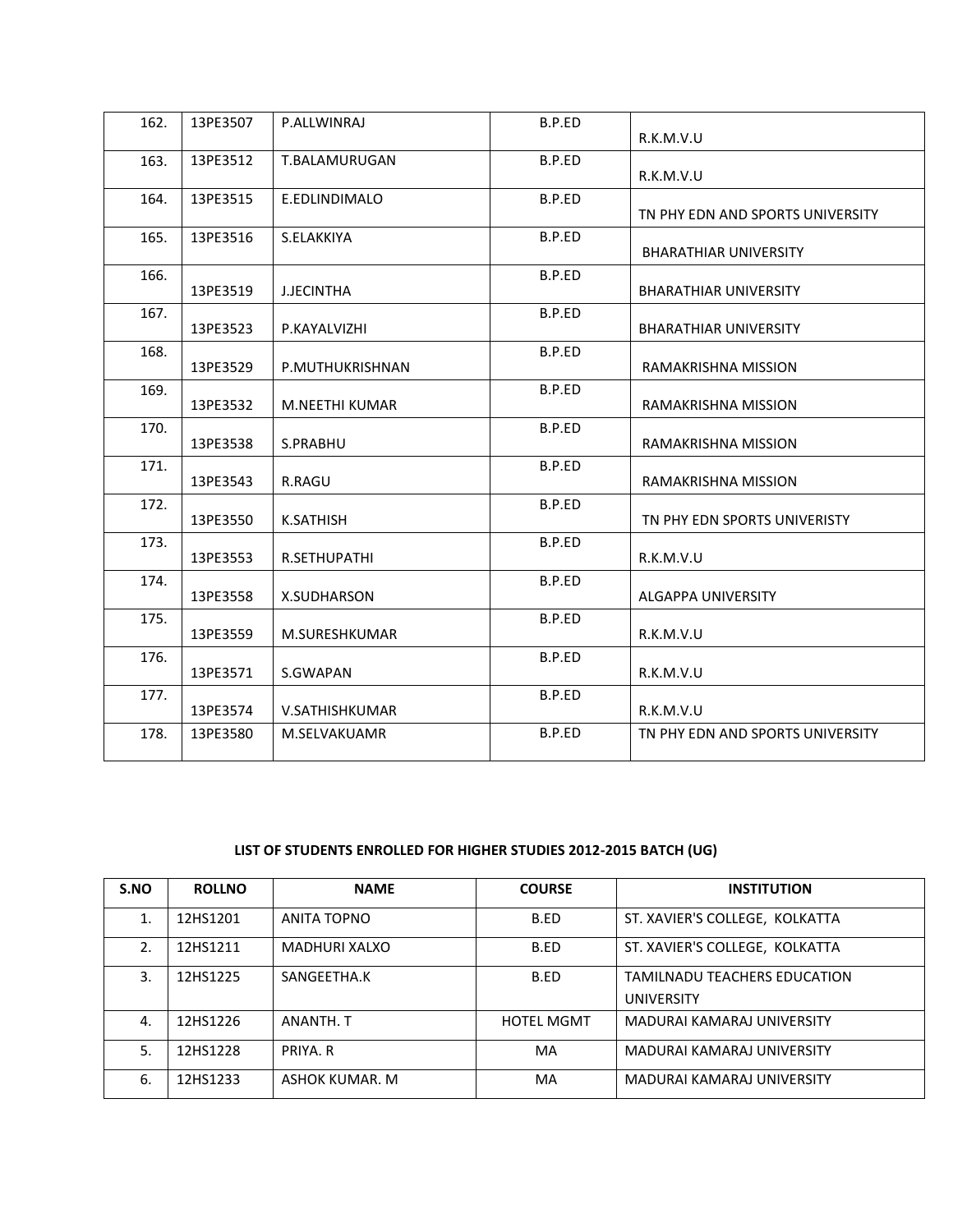| 7.  | 12 EC1119 | D. KARTHIK KUMAR            | MA             | MADURAI KAMARAJ UNIVERSITY                               |
|-----|-----------|-----------------------------|----------------|----------------------------------------------------------|
| 8.  | 12 EC1147 | M. UTHAYA RANI              | <b>MBA</b>     | MADURAI KAMARAJ UNIVERSITY                               |
| 9.  | 12MA1401  | A.AMALA SUSAN ADAIKAL       | M.SC           | <b>BHARATHIDASAN UNIVERSITY</b>                          |
| 10. | 12MA1405  | S.V.AROCKIA PRATHEESHA      | M.SC           | LOYOLA COLLEGE, CHENNAI                                  |
| 11. | 12MA1407  | R.ARUL SELVI                | M.SC           | ALAGAPPA UNIVERSITY                                      |
| 12. | 12MA1418  | J.AMALORPAVA BRIDGET        | M.SC           | MOTHER TERESA UNIVERSITY                                 |
| 13. | 12MA1430  | A.NIRMAL SAVERIYAR          | <b>MSW</b>     | <b>MADRAS UNIVERSITY</b>                                 |
| 14. | 12MA1446  | V.SUBATHRA                  | M.SC           | MADURAI KAMARAJ UNIVERSITY                               |
| 15. | 12MA1447  | <b>N.SURUTHI</b>            | M.SC           | MADURAI KAMARAJ UNIVERSITY                               |
| 16. | 12MA1453  | V.PAVITHRA                  | M.SC           | MADURAI KAMARAJ UNIVERSITY                               |
| 17. | 12MA1414  | <b>EMILA SHALINI</b>        | <b>MSW</b>     | <b>MADRAS UNIV</b>                                       |
| 18. | 12PY1703  | ANITHA. K                   | <b>BED</b>     | <b>TAMILNADU TEACHERS EDUCATION</b><br><b>UNIVERSITY</b> |
| 19. | 12PY1705  | <b>GNANAMATHI A</b>         | B.ED           | <b>TAMILNADU TEACHERS EDUCATION</b><br><b>UNIVERSITY</b> |
| 20. | 12PY1706  | <b>GOPALKRISHNAN K</b>      | B.ED           | TAMILNADU TEACHERS EDUCATION<br><b>UNIVERSITY</b>        |
| 21. | 12PY1710  | <b>JERUSUS KINGSLINE, S</b> | <b>MSC</b>     | GANDHIGRAM RURAL UNIV. DGL,                              |
| 22. | 12PY1712  | JOE IMMANUEL WILFRE         | <b>MSC</b>     | <b>MADRAS UNIVERSITY</b>                                 |
| 23. | 12PY1715  | ASWIN. M                    | M.Sc           | <b>MS UNIVERSITY</b>                                     |
| 24. | 12PY1716  | MANIMALA I                  | B.ED           | TAMILNADU TEACHERS EDUCATION<br><b>UNIVERSITY</b>        |
| 25. | 12PY1719  | SOUNTHARYA                  | <b>MSC</b>     | MADURAI KAMARAJ UNIVERSITY                               |
| 26. | 12PY1721  | POOMPANDI. P                | <b>MSC</b>     | ANNAMALAI UNIV.-CHIDAMBARAM                              |
| 27. | 12PY1722  | PRIYADARSHINI C             | B.ED           | <b>TAMILNADU TEACHERS EDUCATION</b><br><b>UNIVERSITY</b> |
| 28. | 12PY1724  | RANJITH KUMAR. L            | MSC            | MADURAI KAMARAJ UNIVERSITY                               |
| 29. | 12PY1729  | SUDHARSHAN P.S              | BL.            | LAW COLLEGE, TADA                                        |
| 30. | 12PY1730  | SUSAIPRAGASAM M             | <b>MA PHIL</b> | LOYOLA COLLEGE                                           |
| 31. | 12PY1732  | <b>VAYAKKATU SAMI</b>       | <b>MSC</b>     | MADURAI KAMARAJ UNIVERSITY                               |
| 32. | 12PY1736  | <b>VALAN DENVER</b>         | <b>MSC</b>     | BHARTHIDASAN UNIVERSITY                                  |
| 33. | 12PY1742  | <b>CLARANCE SUSAI. M</b>    | <b>MSC</b>     | MADURAI KAMARAJ UNIVERSITY                               |
| 34. | 12PY1746  | KALAI SELVI P               | <b>BED</b>     | TAMILNADU TEACHERS EDUCATION<br><b>UNIVERSITY</b>        |
| 35. | 12CH1501  | AJITHKUMAR. R               | M.SC.          | MADURAI KAMARAJ UNIVERSITY                               |
| 36. | 12CH1508  | EXCELIN NIRMALA. I          | M.SC.          | MADURAI KAMARAJ UNIVERSITY                               |
| 37. | 12CH1509  | <b>GEORGE PRABAHAR. A</b>   | M.SC.          | MADURAI KAMARAJ UNIVERSITY                               |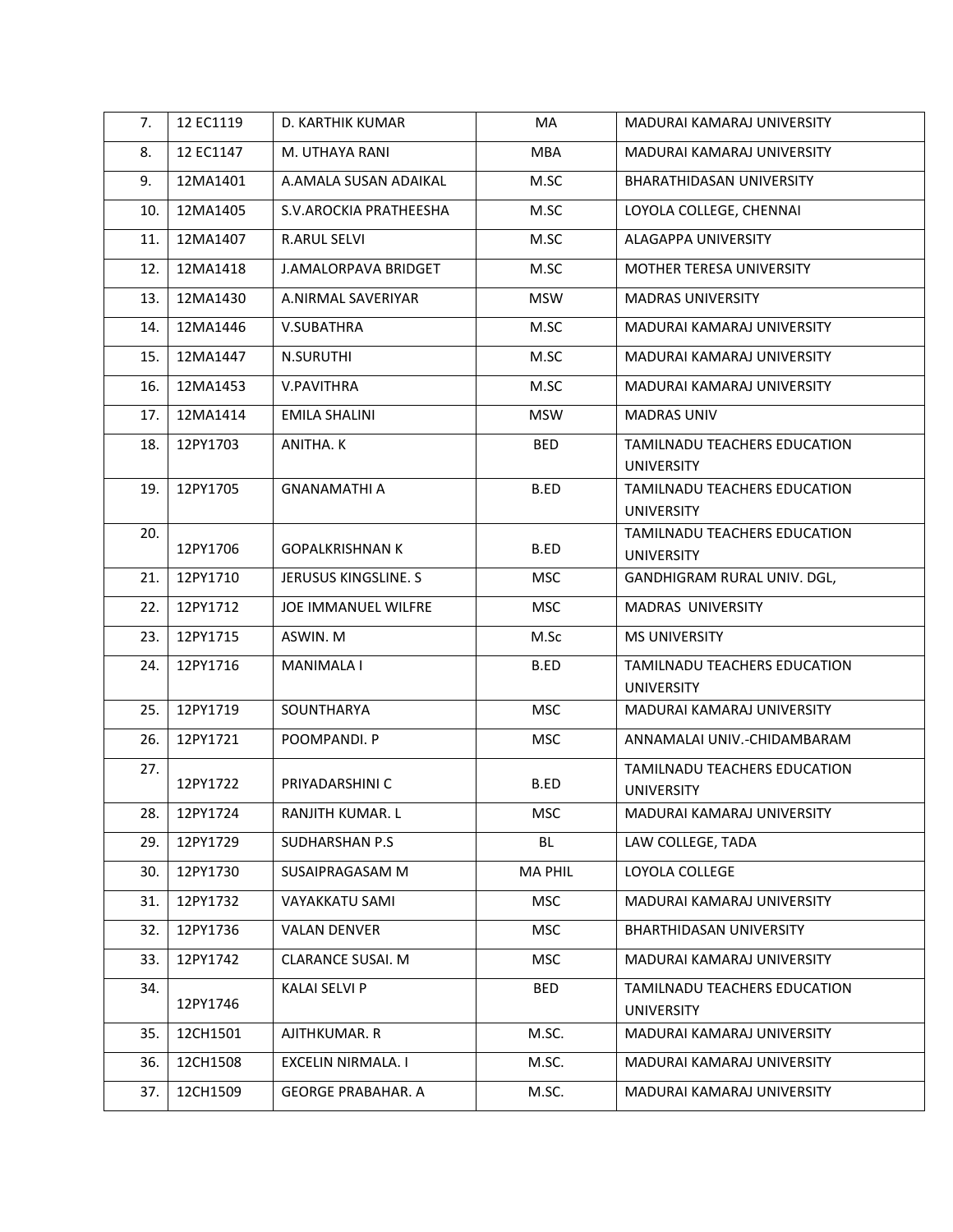| 38. | 12CH1521  | MUTHUPANDI. K        | B.ED.         | TAMILNADU TEACHERS EDUCATION                             |
|-----|-----------|----------------------|---------------|----------------------------------------------------------|
|     |           | PRIYANKA, P          |               | <b>UNIVERSITY</b><br><b>TAMILNADU TEACHERS EDUCATION</b> |
| 39. | 12CH1525  |                      | B.ED.         | <b>UNIVERSITY</b>                                        |
| 40. | 12CH1530  | SHANMUGAM. S         | M.SC.         | MADURAI KAMARAJ UNIVERSITY                               |
| 41. | 12CH1534  | SIVARANJANI. T       | B.ED.         | TAMILNADU TEACHERS EDUCATION<br><b>UNIVERSITY</b>        |
| 42. | 12CH1536  | SIVARANJANI. T       | M.SC.         | MADURAI KAMARAJ UNIVERSITY                               |
| 43. | 12CH1539  | UDHAYANILA, M        | B.ED.         | TAMILNADU TEACHERS EDUCATION<br><b>UNIVERSITY</b>        |
| 44. | 12CH1540  | MUTHUMEENA, V        | M.SC.         | MADURAI KAMARAJ UNIVERSITY                               |
| 45. | 12CH1541  | VALLI. K             | B.ED.         | TAMILNADU TEACHERS EDUCATION<br><b>UNIVERSITY</b>        |
| 46. | 12CH1542  | <b>VENNILA, K</b>    | B.ED.         | TAMILNADU TEACHERS EDUCATION<br><b>UNIVERSITY</b>        |
| 47. | 12CH1547  | <b>VASANTHI, A</b>   | B.ED.         | TAMILNADU TEACHERS EDUCATION<br><b>UNIVERSITY</b>        |
| 48. | 12CH1551  | AJITHKUMAR. A        | B.ED.         | TAMILNADU TEACHERS EDUCATION<br><b>UNIVERSITY</b>        |
| 49. | 12 RD1606 | A.KARTHICK           | M.SC DSRM     | MADURAI KAMARAJ UNIVERSITY                               |
| 50. | 12RD1611  | S.MAHARAJAN          | <b>DSRM</b>   | MADURAI KAMARAJ UNIVERSITY                               |
| 51. | 12RD1614  | R.MANIKANDAN         | <b>DSRM</b>   | MADURAI KAMARAJ UNIVERSITY                               |
| 52. | 12RD1616  | G.MEENAKSHI          | M.SC DSRM     | <b>GANDHIGRAM RURAL INSTITUTE</b>                        |
| 53. | 12RD1636  | <b>I.SIVAPANDIAN</b> | <b>DSRM</b>   | MADURAI KAMARAJ UNIVERSITY                               |
| 54. | 12RD1640  | K.PAVITHRAJ          | M.S.W         | BHARATHIYAR UNIVERSITY, CBE                              |
| 55. | 12RD1648  | ESWAR.P              | <b>MSW</b>    | LOYOLA COLLEGE                                           |
| 56. | 12RD1655  | T.MATHUBALA          | M.A SOCIOLOGY | MADURAI KAMARAJ UNIVERSITY                               |
| 57. | 12RD1658  | M.VEERAPANDIAN       | M.SC DSRM     | MADURAI KAMARAJ UNIVERSITY                               |
| 58. | 12RD1660  | NIVAS.M              | M.SC DSRM     | MADURAI KAMARAJ UNIVERSITY                               |
| 59. | 12FS1802  | ASHOK. P             | <b>MSC</b>    | PERIYAR UNIVERSITY                                       |
| 60. | 12FS1806  | JEYAESWARI. P        | <b>MSC</b>    | MADURAI KAMARAJ UNIVERSITY                               |
| 61. | 12FS1819  | AARTHY. M            | <b>MSC</b>    | PERIYAR UNIVERSITY                                       |
| 62. | 12FS1820  | ARCHANA. P           | <b>MSC</b>    | PERIYAR UNIVERSITY                                       |
| 63. | 12CM3132  | <b>HILLARY</b>       | <b>MCA</b>    | ANNA UNIVERSITY                                          |
| 64. | 12CM3208  | <b>SUMATHI</b>       | MBA           | ANNA UNIVERSITY                                          |
| 65. | 12CM3207  | STEPHEN RAJ          | MBA           | <b>ANNA UNIVERSITY</b>                                   |
| 66. | 12CM3230  | <b>VINOLA JENCY</b>  | MBA           | <b>ANNA UNIVERSITY</b>                                   |
| 67. | 12CM3139  | <b>JOHN BRITTO</b>   | MBA           | ANNA UNIVERSITY                                          |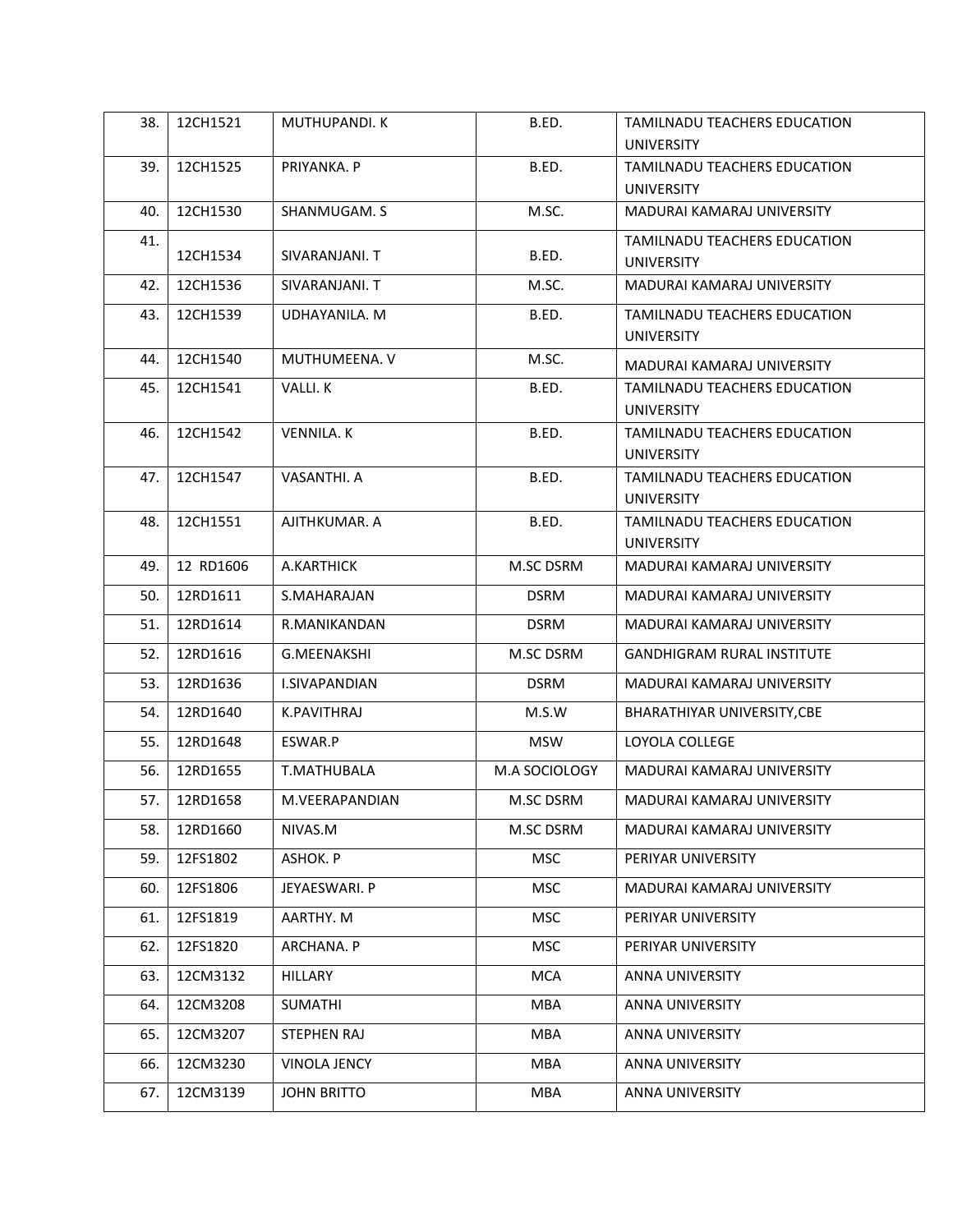| 68. | 12CM3123 | <b>DINESH KUMAR</b>    | <b>MBA</b>           | MADURAI KAMARAJ UNIVERSITY                               |
|-----|----------|------------------------|----------------------|----------------------------------------------------------|
| 69. | 12CM3157 | MANICKAM               | M.COM                | <b>BHARATIDASAN UNIVERSITY</b>                           |
| 70. | 12CM3232 | <b>VINOTH KUMAR</b>    | <b>MCA</b>           | MADURAI KAMARAJ UNIVERSITY                               |
| 71. | 12CM3122 | <b>DINESH</b>          | <b>MCA</b>           | MADURAI KAMARAJ UNIVERSITY                               |
| 72. | 12CM3138 | <b>JOE WILSON</b>      | <b>MCA</b>           | MADURAI KAMARAJ UNIVERSITY                               |
| 73. | 12CM3237 | <b>DHILIPEN</b>        | M.COM                | MADURAI KAMARAJ UNIVERSITY                               |
| 74. | 12CM3108 | ANBU RAJA              | M.COM                | MADURAI KAMARAJ UNIVERSITY                               |
| 75. | 12BA3267 | N.LOGANATHAN           | <b>MBA</b>           | ANNA UNIVERSITY                                          |
| 76. | 12BA3243 | R.PANDIYARAJAN         | <b>MSW</b>           | MADURAI KAMARAJ UNIVERSITY                               |
| 77. | 12BA3243 | <b>I.ROBIN</b>         | <b>MBA</b>           | ANNA UNIVERSITY                                          |
| 78. | 12EN3718 | KALEESWARI. M          | MA                   | <b>BHARATHIAR UNIVERSITY</b>                             |
| 79. | 12EN3744 | SARANYA. T             | B.ED                 | TAMILNADU TEACHERS EDUCATION<br><b>UNIVERSITY</b>        |
| 80. | 12EN3747 | SONAI. R               | <b>MA LITERATURE</b> | MADURAI KAMARAJAR UNIVERSITY                             |
| 81. | 12EN3766 | VEMI. C                | B.ED                 | TAMILNADU TEACHERS EDUCATION<br><b>UNIVERSITY</b>        |
| 82. | 12MA3404 | N.BALAMURALI           | B.Ed.                | TTAMILNADU TEACHERS EDUCATION<br><b>UNIVERSITY</b>       |
| 83. | 12MA3437 | P.NAGENDRAN            | B.Ed                 | <b>TAMILNADU TEACHERS EDUCATION</b><br><b>UNIVERSITY</b> |
| 84. | 12IT3301 | AJITH. C               | <b>MBA</b>           | ANNA UNIVERSITY                                          |
| 85. | 12IT3302 | AJITH KUMAR. P         | <b>MBA</b>           | ANNA UNIVERSITY                                          |
| 86. | 12IT3336 | VASANTHA KUMAR. P      | <b>MCA</b>           | MADURAI KAMARAJ UNIVERSITY                               |
| 87. | 12CS3603 | ARPUTHA RUPEN.M.R      | <b>MCA</b>           | LOYOLA COLLEGE, CHENNAI                                  |
| 88. | 12CS3606 | DIVYA.A                | <b>MSC</b>           | MADURAI KAMARAJ UNIVERSITY                               |
| 89. | 12CS3619 | KILIMOX.J              | <b>MSC</b>           | LOYOLA COLLEGE, CHENNAI                                  |
| 90. | 12CS3620 | LIVINGSTON VIMAL.L     | <b>MSC</b>           | LOYOLA COLLEGE, CHENNAI                                  |
| 91. | 12CS3624 | NAGA VIGNESH.P         | <b>MCA</b>           | MADURAI KAMARAJ UNIVERSITY                               |
| 92. | 12CS3626 | NEPOLIYAN ARPUTHARAJ.S | <b>MCA</b>           | MADURAI KAMARAJ UNIVERSITY                               |
| 93. | 12CS3630 | PRATHAP.M              | <b>MCA</b>           | MADURAI KAMARAJ UNIVERSITY                               |
| 94. | 12CS3634 | SARATHKUMAR.N          | <b>MSC</b>           | MADURAI KAMARAJ UNIVERSITY                               |
| 95. | 12CS3637 | SUGADEV.K              | <b>MCA</b>           | MADURAI KAMARAJ UNIVERSITY                               |
| 96. | 12CS3638 | SUNDARARAJ.B           | <b>MCA</b>           | MADURAI KAMARAJ UNIVERSITY                               |
| 97. | 12CS3639 | VIJAY.K                | <b>MSC</b>           | GANDHIGRAMAM UNIVERSITY, DINDIGUL                        |
| 98. | 12CS3647 | THAMODHARAN.V          | <b>MSC</b>           | MADURAI KAMARAJ UNIVERSITY                               |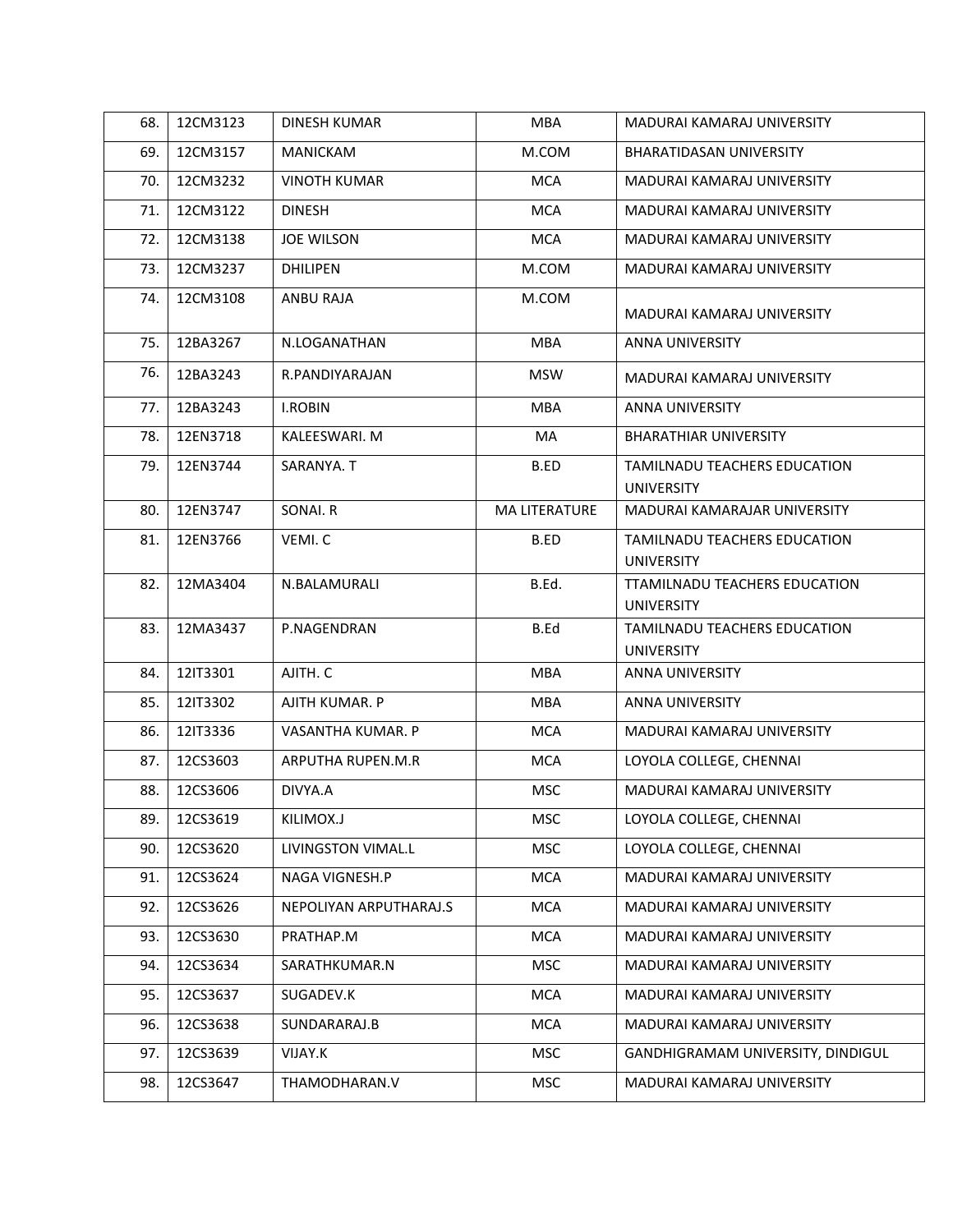| 99.  | 12PE3512 | P.KASIVISWANATHAN     | B.P.ED | <b>RKMV UNIVERSITY</b>       |
|------|----------|-----------------------|--------|------------------------------|
| 100. | 12PE3514 | A.MAHASURAN           | B.P.ED | <b>BHARATHIAR UNIVERSITY</b> |
| 101. | 12PE3526 | G.RAMYA               | B.P.ED | <b>BHARATHIAR UNIVERSITY</b> |
| 102. | 12PE3527 | K.RANJITH SINGH YADAV | B.P.ED | <b>RKMV UNIVERSITY</b>       |
| 103. | 12PE3538 | <b>J.SUDHAKARAN</b>   | B.P.ED | <b>RKMV UNIVERSITY</b>       |
| 104. | 12PE3542 | N.VEERAPANDIAN        | B.P.ED | <b>RKMV UNIVERSITY</b>       |
| 105. | 12PE3550 | S.SIVAKUMAR           | B.P.ED | <b>RKMV UNIVERSITY</b>       |
| 106. | 12PE3556 | K.ARUNPANDI           | B.P.ED | <b>RKMV UNIVERSITY</b>       |
| 107. | 12PE3562 | M.PANDIAN             | B.P.ED | <b>RKMV UNIVERSITY</b>       |

| Institute Name<br>ARUL ANANDAR COLLEGE |                  |                                      | Consolidated List of Students-Higher Studies |                 |
|----------------------------------------|------------------|--------------------------------------|----------------------------------------------|-----------------|
|                                        | India Ranking ID | IR-1-C-C-C-36571                     | PG                                           |                 |
| Sl.No                                  | <b>YEAR</b>      | NAME OF THE UNIVERSITY/INSTITUTIONS  | <b>NO. OF STUDENTS</b><br><b>ADMITTED</b>    | YEAR OF JOINING |
|                                        |                  | MADURAI KAMARAJ UNIVERSITY           | 6                                            |                 |
| $\mathbf{1}$                           | $2013 -$<br>2015 | TAMILNADU TEACHERS' EDUCATIONAL UNIV | 1                                            | 2015            |
|                                        |                  | <b>BHARATHIDASAN UNIVERSITY</b>      | 1                                            |                 |
| $\mathfrak{p}$                         | 2014-            | MADURAI KAMARAJ UNIVERSITY           | 12                                           | 2016            |
| 2016                                   |                  | MOTHER TERESA WOMEN'S UNIVERSITY     | 1                                            |                 |
| 3                                      | 2015-            | TAMILNADU TEACHERS' EDUCATIONAL UNIV | 5                                            |                 |
|                                        | 2017             | <b>BHARATHIDASAN UNIVERSITY</b>      | $\overline{2}$                               | 2017            |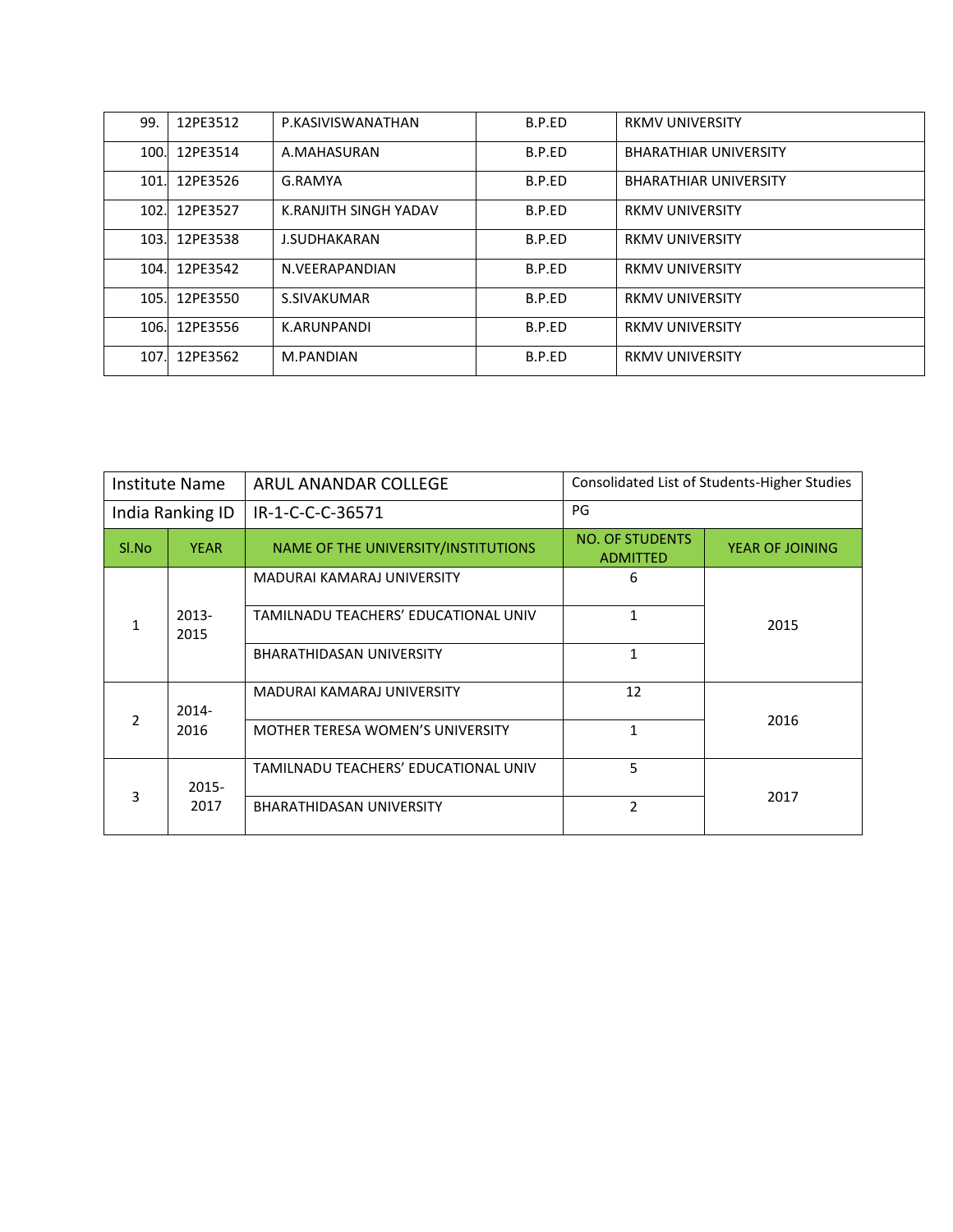| S. NO          | <b>ROLL NO</b> | <b>NAME</b>       | <b>COURSE</b> | <b>INSTITUTE</b>                     |
|----------------|----------------|-------------------|---------------|--------------------------------------|
| $\mathbf{1}$   | 13MA5406       | JERALD CYRIL, A   | M. Ed         | J.K COLLEGE OF EDUCATION, TNTEU, DGL |
| $\overline{2}$ | 13PMA5413      | MARIA JOSEPH.A    | M.PHIL        | THIYAGARAJAR COL, MDU, MKU           |
| 3              | 13PMA5417      | SEBA NITHYA.A     | M.PHIL        | ST. JOSEPH'S COL. TRY. BHU           |
| 4              | 13MA5421       | VISUVASAM.J       | Ph.D          | MADURAI KAMARAJ UNIVERSITY           |
| 5              | 13PY5301       | ALBERT. P         | Ph.D          | MADURAI KAMARAJ UNIVERSITY           |
| 6              | 13PY5302       | DIANA, P          | M. Phil       | MADURAI KAMARAJ UNIVERSITY           |
| $\overline{7}$ | 13PY5321       | <b>DONI PON.V</b> | Ph.D          | MADURAI KAMARAJ UNIVERSITY           |
| 8              | 13PY5034       | <b>GLADSMI</b>    | M.PHIL        | <b>FATIMA COLLEGE</b>                |

#### 

| S. NO          | <b>ROLL NO</b> | <b>NAME</b>            | <b>COURSE</b> | <b>INSTITUTE</b>                      |
|----------------|----------------|------------------------|---------------|---------------------------------------|
| $\mathbf{1}$   | 14EC2101       | CHANDRAN, N            | M.PHIL        | <b>MADURAI KAMARAJ UNIVERSITY</b>     |
| $\overline{2}$ | 14EC2102       | MURUGAN, K             | M.PHIL        | <b>MADURAI KAMARAJ UNIVERSITY</b>     |
| 3              | 14EC2103       | MAHENDREN. M           | M.PHIL        | <b>MADURAI KAMARAJ UNIVERSITY</b>     |
| 4              | 14EC2104       | SUNDRAPANDI, P         | M.PHIL        | <b>MADURAI KAMARAJ UNIVERSITY</b>     |
| 5              | 14MA5410       | <b>JASMINE AMALA.A</b> | M.PHIL        | MOTHER TERESA WOMEN'S UNIVERSITY, DGL |
| 6              | 14MA5417       | MURUGAN.N              | M.PHIL        | <b>MADURAI KAMARAJ UNIVERSITY</b>     |
| $\overline{7}$ | 14MA5419       | <b>MUTHUPANDI, P</b>   | M.PHIL        | S.N COLLEGE, MDU, MKU                 |
| 8              | 14MA5420       | NIVEDHA.L              | M.PHIL        | MADURA COLLEGE, MDU, MKU              |
| 9              | 14MA5425       | SILAMBUSELVI.V         | M.PHIL        | MADURA COLLEGE, MDU, MKU              |
| 10             | 14MA5432       | YUKESHKUMAR.K          | M.PHIL        | S.N COLLEGE, MDU, MKU                 |
| 11             | 14MA5440       | MURUGESHWARI.A         | M.PHIL        | SVN, MDU COLLEGE, MKU                 |
| 12             | 14PY5304       | <b>LOUIS ALBERT. B</b> | <b>MBA</b>    | MADURAI INST OF SOCIAL SCIENCES, MKU  |
| 13             | 14PY5305       | MURUGESAN.N            | Ph.D          | <b>MADURAI KAMARAJ UNIVERSITY</b>     |
| 14             | 14PY5310       | <b>STEFFIGRAF</b>      | M.PHIL        | <b>MADURA COLLEGE</b>                 |
| 15             | 14PY5315       | <b>ANITA</b>           | M.PHIL        | <b>MADURAI KAMARAJ UNIVERSITY</b>     |
| 16             | 14PY5303       | <b>JAYACHANDRAN</b>    | M.PHIL        | MADURAI KAMARAJ UNIVERSITY            |